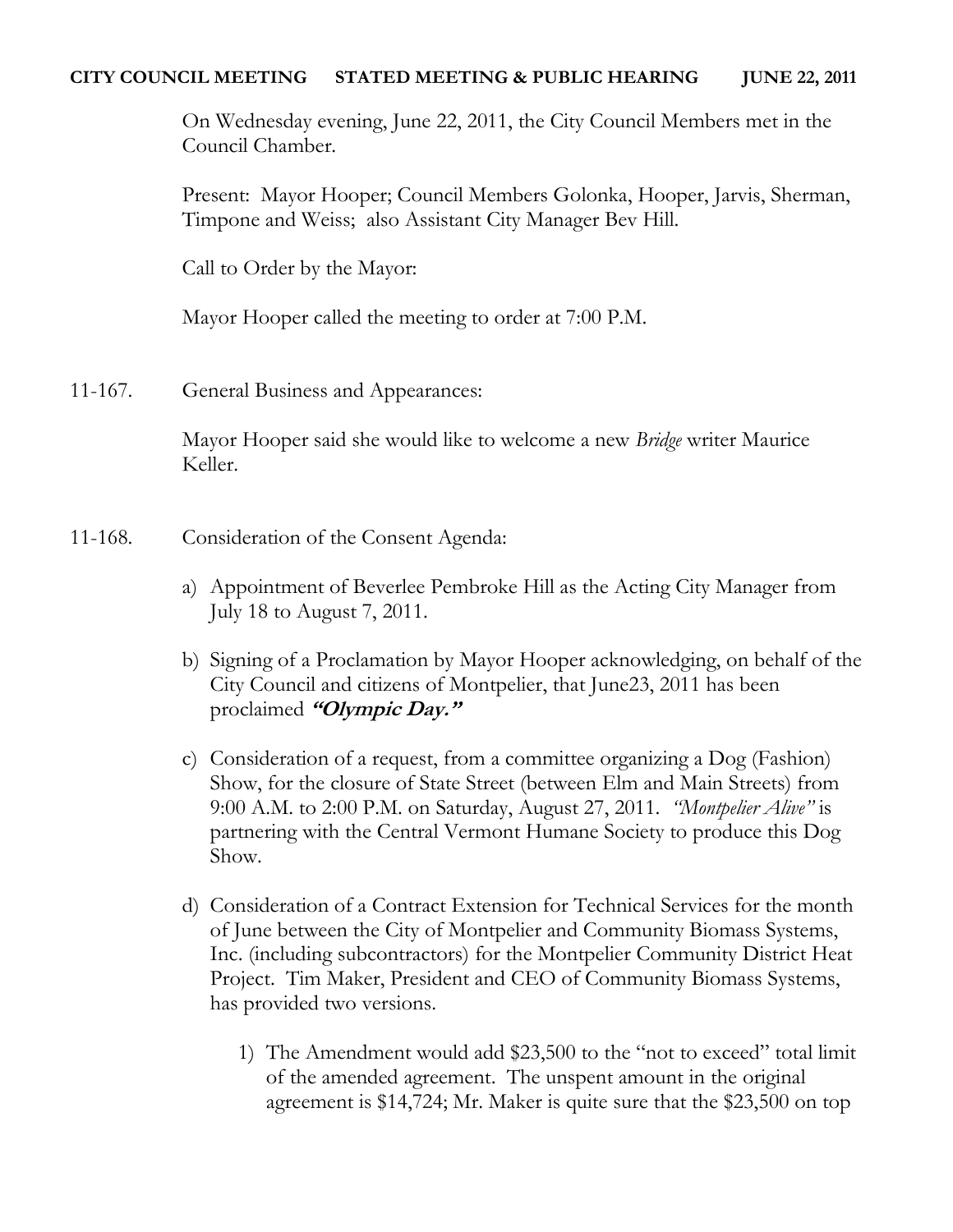of the \$14,724 will be adequate to take them through June, probably with a cushion.

- e) Consideration of approving a "Finance & Maintenance Agreement" with the Vermont Agency of Transportation (VTrans) for a paving project entitled "Montpelier STP 2905(1)" Contract No. FM0055. This regards the VTrans' plans to resurface Class 1 Town Highways which are under the pavement management responsibility of the State of Vermont. The work will be performed under a single construction contract and consist of State Street (US Rte. 2) from Bailey Avenue westerly to the corporate boundary; the Montpelier State Highway (aka Memorial Drive: Bailey Avenue to I-89); and Dog River Road. The Finance & Maintenance Agreement is a standard operating procedure for road rights-of-way which are owned by the municipality (re: State Street) and establishes and assigns certain rights, responsibilities and costs. In this case, all costs are to be borne by the State, except for non-participating items requested by the municipality of which there are none at this time. The Public Works staff has reviewed the project plans and agreement and recommends approval. Staff also recommends that the Assistant City Manager be designated as the duly authorized agent to execute the documents on behalf of the City Council.
- f) Consideration of endorsing the Certificate of Opening Highway for Public Travel (provided by the VTrans Right-of-Way Division) for the Langdon Street Bridge following the bridge replacement project previously completed. This certificate formally opens the bridge for public travel and will be recorded in the City land records.
- g) The Public Works Department is asking for consideration of the City Council to review and sign the 2010 Bridge Inspection Report performed by the VTrans Structures Division.
- h) Ratification of the Department of Public Works' Union Contract for the period July 1, 2011 – June 30, 2014.
- i) Consideration of awarding the bid for a Tax Anticipation Line of Credit for \$1,800,000 for FY'12 (July 1, 2011 to June 30, 2012) to cover the expenses for the City's General Fund, School Department and Recreation Department. Bids on interest rate were received on Thursday, June 16, 2011. A tabulation sheet listing the results is attached. Staff recommends the acceptance of the bid for a Tax Anticipation Line of Credit from Merchants Bank at the rate of 1.59% and authorize the Mayor, City Council and Treasurer to sign the necessary documents.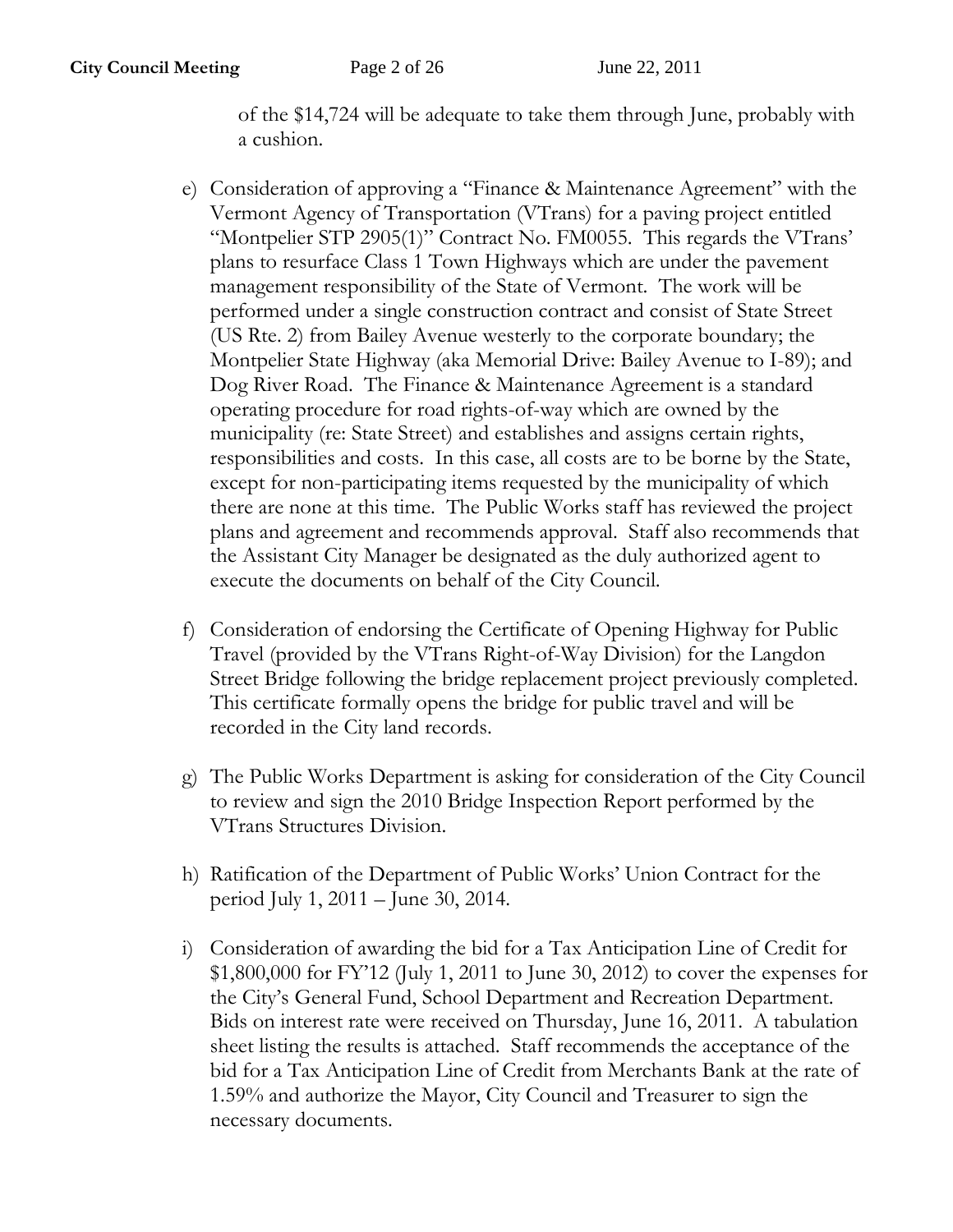- j) Consideration of becoming the Liquor Control Commission for the purpose of acting on the following:
	- 1) Ratification of the issuance of a Catering Permit to the Skinny Pancake for an event called *"Green Drinks;"* they served beer and wine in the center lobby of City Center on Tuesday, June  $14<sup>th</sup>$ , from 6:00 to 8:00 P.M.
	- 2) Ratification of the issuance of a Catering Permit to Vermont Hospitality Management, d/b/a New England Culinary Institute, for a National Life Dinner to welcome a "Focus Group" scheduled to be held on Wednesday, June 22<sup>nd</sup>, from 6:00 to 8:30 P.M. at the National Life Guest House.
- k) Payroll and Bills

Community Development Agency Warrant dated May 10, 2011, in the amount of \$17,500.

General Fund Warrant dated June 15, 2011, in the amount of \$551,676.76 and \$18,724.73.

Community Development Agency Warrant dated June 17, 2011, in the amount of \$32,000 and \$3,484.00.

Acting City Manager Hill said they needed to remove (d) consideration of the contract extension with Community Biomass Systems, Inc.

Motion was made by Council Member Hooper, seconded by Council Member Sherman to approve the consent agenda.

Council Member Jarvis she would like to pull the agreement with VTrans.

Mayor Hooper called for a vote on the remaining items on the consent agenda. The vote was 6-0, motion carried unanimously.

11-168(a) Consideration of approving a "Finance & Maintenance Agreement" with the Vermont Agency of Transportation (VTrans) for a paving project entitled "Montpelier STP 2905(1)" Contract No. FM0055. This regards the VTrans' plans to resurface Class 1 Town Highways which are under the pavement management responsibility of the State of Vermont. The work will be performed under a single construction contract and consist of State Street (US Rte. 2) from Bailey Avenue westerly to the corporate boundary; the Montpelier State Highway (aka Memorial Drive: Bailey Avenue to I-89); and Dog River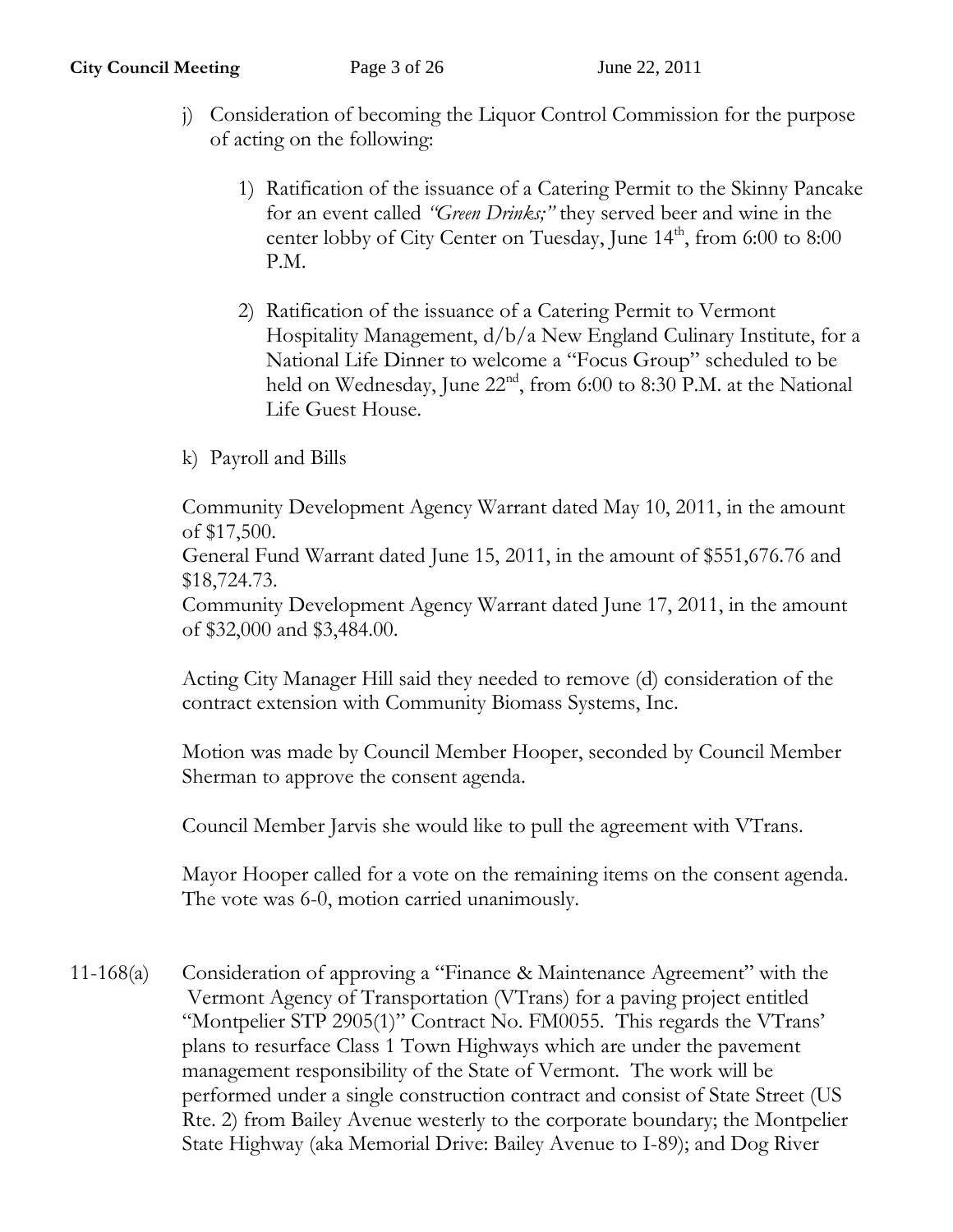Road. The Finance & Maintenance Agreement is a standard operating procedure for road rights-of-way which are owned by the municipality (re: State Street) and establishes and assigns certain rights, responsibilities and costs. In this case, all costs are to be borne by the State, except for non-participating items requested by the municipality of which there are none at this time. The Public Works staff has reviewed the project plans and agreement and recommends approval. Staff also recommends that the Assistant City Manager be designated as the duly authorized agent to execute the documents on behalf of the City Council.

Council Member Jarvis said she was concerned that if State Street is paved this summer and the district heat project goes forward next summer that they might be digging up what has just been paved.

Acting City Manager Hill said this piece is from below where the existing biomass plant is so it is on the intersection of Bailey Avenue and State going westerly. Looking at the agreement by the State of Vermont it says: "location located in the County of Washington, City of Montpelier and US Rte. 2, beginning at the Middlesex/Montpelier Town line extending easterly to Bailey Street. The project also includes .483 miles of State Street from Bailey Avenue."

Acting City Manager Hill said they can confirm that the Council's approval is subject to it not including Bailey Avenue to Main Street. She said City Manager Fraser had requested they not do that at this time.

Mayor Hooper said they could make it for approval of this contingent that understanding.

Council Member Weiss said the proper way to do is to move it and second it and then move to amend it with the deletion of that particular segment. It would be very clear. Council Member Weiss made the motion with Council Member Jarvis seconding it. The motion carried on a vote of 6 to 0.

Council Member Timpone said the Flood Committee would like to add they would add a contribution from the City Revolving Fund for flood related issues. They would also like approval to use \$1,088 left in the fund for the Montpelier Centennial. There was unanimous consent to add this as an agenda item at the end of the agenda.

11-169. 58 Barre Street Update

a) Jeff Kantor, Consultant; Garth Genge, Staff Project Manager; and Steve Twombly, Clerk of the Works, will be on hand to give an update on the 58 Barre Street Project.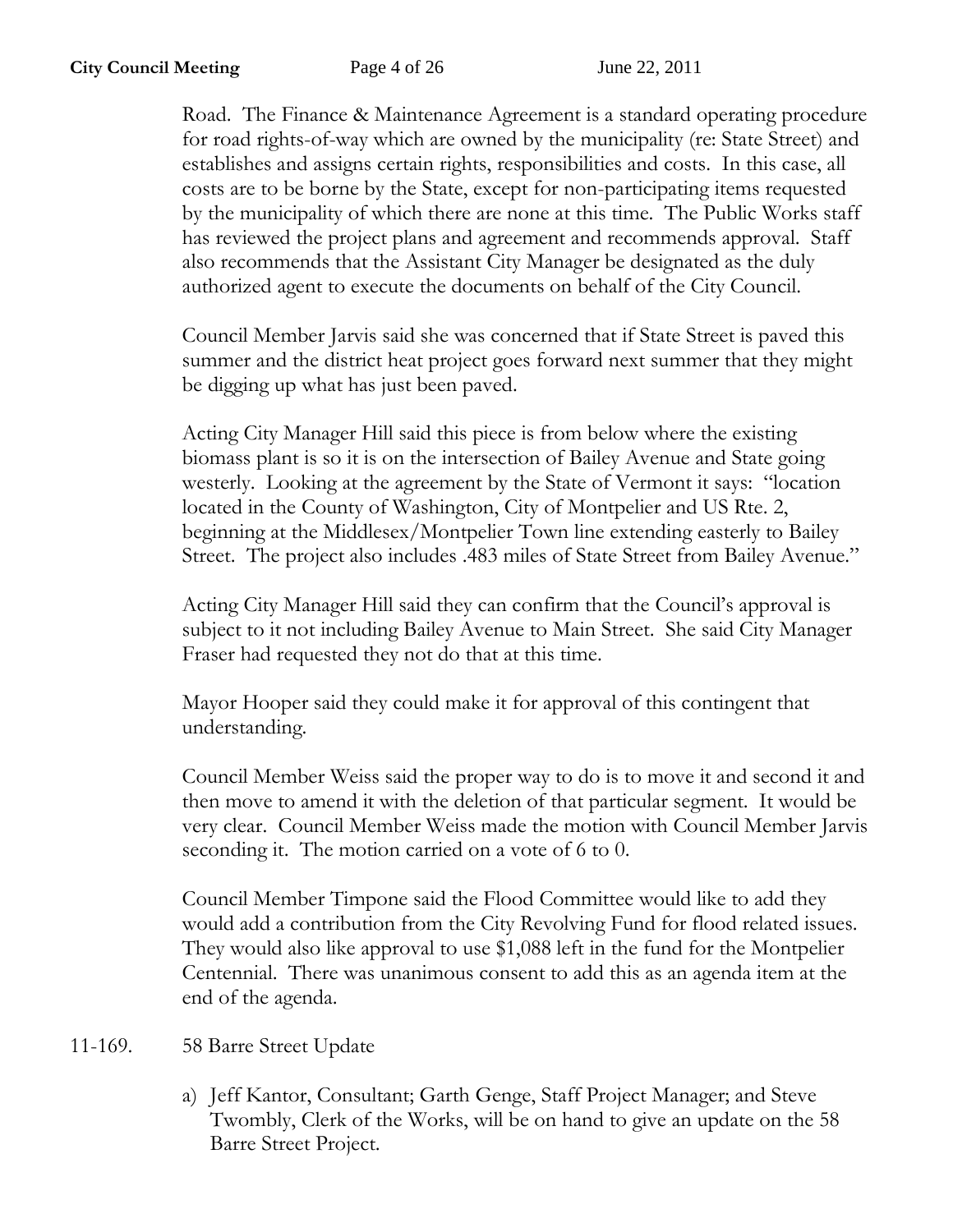b) Recommendations: Receive update; discussion; direction to staff.

Acting City Manager Hill said they are appreciative of the fact that Jeff has agreed to stay on with us a little further and be a little more involved. Steve Twombly agreed to step in and help with the project as Clerk of the Works. He is assisting Garth Genge. She reported the bids came in for about \$200,000 over budget for the for the Senior Center part of the project. The housing piece is all set. Garth, Jeff and Steve have been working on trying to reduce that and look for ways to shave it. There are some of those changes they recommended are to get it down approximately \$90,000. They still are short approximately \$101,000.

Jeff Kantor said on June  $8<sup>th</sup>$  they actually transferred the property. It is now a condominium. It's the 58 Barre Street Condominium which is a three-unit condominium. Unit 1, which is the Senior Center, is owned by the city and Unit 3, which is the playground, is also owned by the city; and Unit 2 is owned by the housing partnership. The housing partnership also closed on its financing on that same date so they have all of their financing in place. All the permits are in place so they are just about ready to start. Their bids came in from Engleberth Construction, Inc. from Colchester, Vermont, which was the low bidder. As low bidder they accepted to help negotiate the contracts.

The housing partnership actually signed our contract today contingent upon the City being able to sign their contract. The Senior Center was over budget and they worked to reduce that by \$101,000. Alternatives in engineering they thought were appropriate to choose without affecting the quality of the end product for the Senior Center. They came up with about \$92,000 worth of savings.

If they go forward with approval tonight Engleberth is ready to start construction on July  $11<sup>th</sup>$  and finishing by May  $10<sup>th</sup>$  of next year.

Steve Twombly, Project Manager, said the building has been completely cleaned out by Steve Ribolini of S&R Janitorial Services. It looks a lot better than it did although it is still smoke stained. The underground fuel tank was taken out a couple of weeks ago and the tank had not leaked at all so there is no hazardous waste which was a savings of about \$8,000 over what was in the budget for that item.

Overall this is a really good model project for what you can do with an old building. This is going to be completely renovated top to bottom, super insulated, and all new glazing so it will be very energy efficient. It will have solar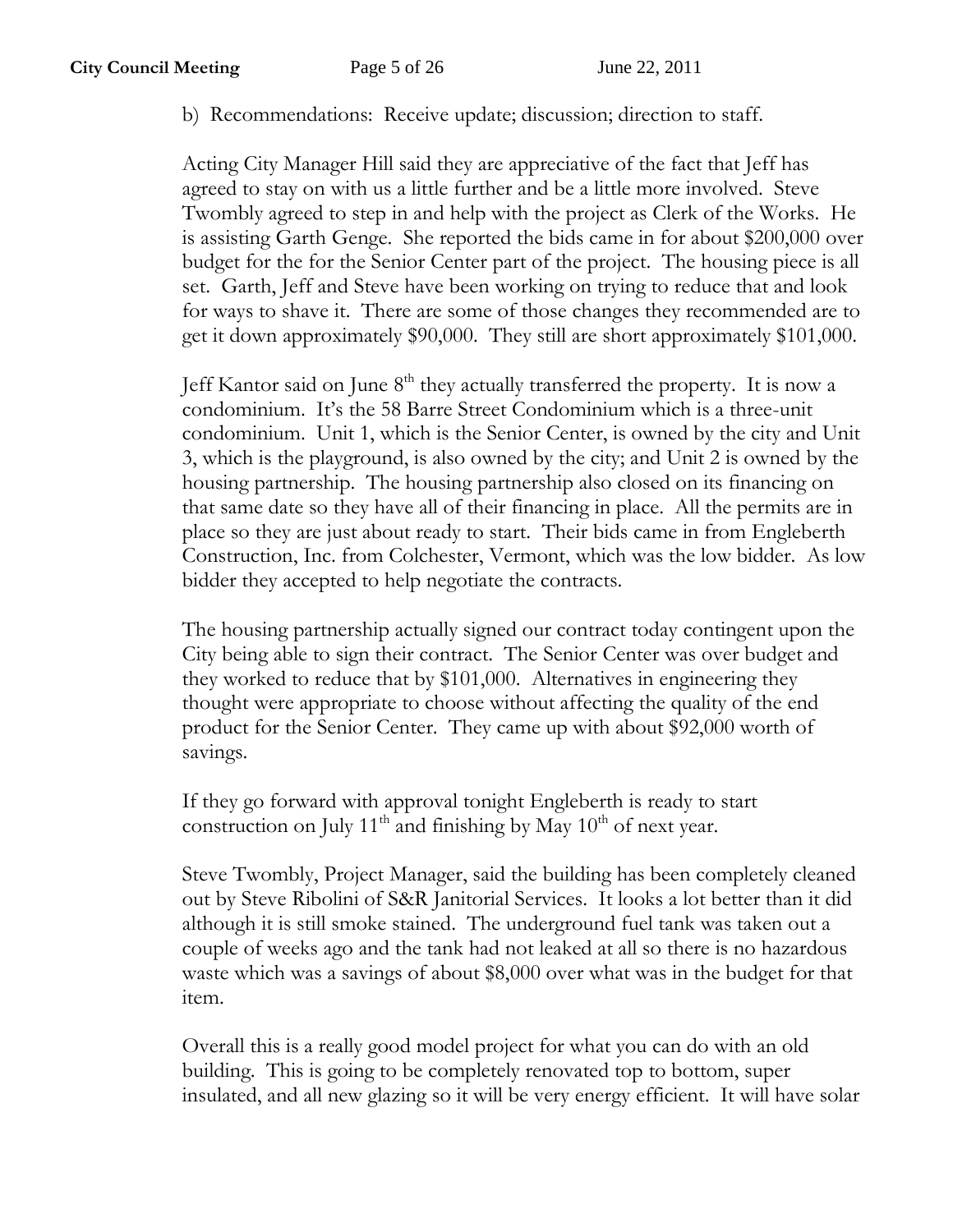hot water heat on the roof for the housing. It will be heated by wood pellets. The Senior Center portion essentially is funded through sources that don't involve any taxes. The extra money they are looking for tonight is to close the gap the city has in hand in revolving loan funds so they are just looking for that small piece to move ahead. There is also a pending question of the insurance for the elevator which is tangled up legally at this point, but there is some hope that eventually the city will receive that money. If that were the case they can do the playground reconfiguration which will gain some parking space and they might potentially be able to pay back some of that loan money.

Mayor Hooper asked if the gap was because the bids came in above or because the money we expected to have from the elevator isn't there.

Mr. Kantor replied it is primarily because the bids came in higher. Because of the cost of fuel and material increases, there are actually fewer contractors and prices are going up for construction.

Council Member Golonka said they dropped the construction contingency by about \$50,000 and it looks like they dropped the furnishings, fixtures and equipment by about \$85,000. Is that realistic?

Mr. Kantor said the contingency they have is still at about 7.5% of the contract amount, which is where it should be. In the original budget they felt they would come in low and have a bigger contingency. Now that there are less unknowns and there is a real number the 7.5% architect is adequate. A lot of the furnishings had to do with the kitchen space. At this point they are going to have just a kitchen that will be usable by the Senior Center but it won't be a commercial kitchen that NECI or some other commercial user might want.

Acting City Manager Hill said the back room which was a pool room in the original plans was intended to be a room which was going to hold the walk-in coolers. They felt at the present they could hold off on some of those. She talked with Senator Sanders' Office and there is some money he obtained for the other centers last year for kitchen modifications and his staff is going to work with them to see if they can qualify for that piece this year. If the elevator money comes in they can reduce some of the other costs.

Mr. Kantor said that is a bare bones number. If the city is able to manage that contingency and there is money left over they can turn that money over. If the elevator funds come in that will help as well.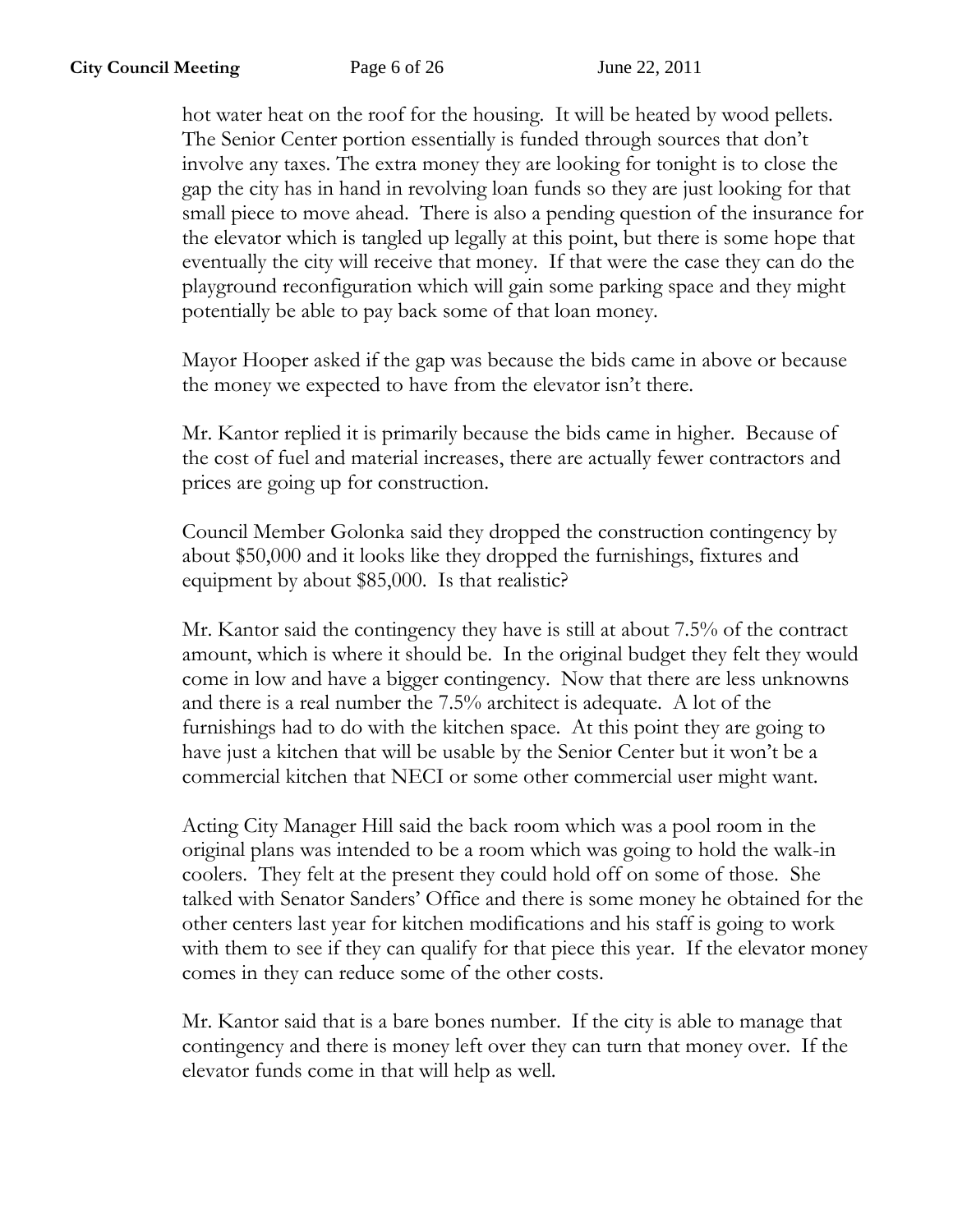Council Member Weiss said it is stated in the materials that the Senior Center is having a \$200,000 fundraising project and some of that money may or may not be diverted to support the building. He isn't clear about what happens if it isn't.

Mr. Kantor said there is a capital campaign going on right now for the Senior Center to raise \$200,000 and they have raised about \$105,000 or \$106,000 so far. They are still trying to close that gap of \$95,000. It is his understanding they already have approval, and are asking for a confirmation of that, that they can use the Senior Center Endowment Fund to help bridge the gap for the funds that have not been raised.

Acting City Manager Hill said that funding is just slightly under \$300,000 right now, and \$200,000 of it was pledged in the budget. If they come up short in the \$200,000 capital campaign they may have to take the funds out of the Endowment Fund. As Jeff has indicated the capital campaign tends to run in reverse. They went out to individuals first and now they are working with what they hope to be some of the larger donors so she certainly believes it is going to come in more than the \$105,000 or \$106,000. Because they have to have a commitment all of the money is needed to sign the contract. They are asking the Council tonight to make sure they have all of the money again so we can get the housing project moving ahead.

Mayor Hooper said there is \$300,000 in the endowment; \$200,000 was obliged already and the remaining \$100,000 should the capital campaign fall short could be used from the endowment to close the gap.

Acting City Manager Hill said they have been asked why the seniors have to do a capital campaign when it is a city capital project. Everybody's intent was not to have to do any bonding for this project and the city has been willing to commit their money to save money for this. People have left money for the center to do something like this.

Mayor Hooper said before someone makes a motion with regard to approving the additional funding one of the things she wondered about on the cost adjustment sheet was the adjustment to glazing.

Mr. Twombly said they actually were going to do triple glazing and it is a huge cost savings to go to double glazing. These are huge double hung windows. The triple glazed window units are incredibly heavy to open so there was a concern that especially senior citizens would not be able to open them. Housing was not going to accept them on that basis anyway so this was something they had to do.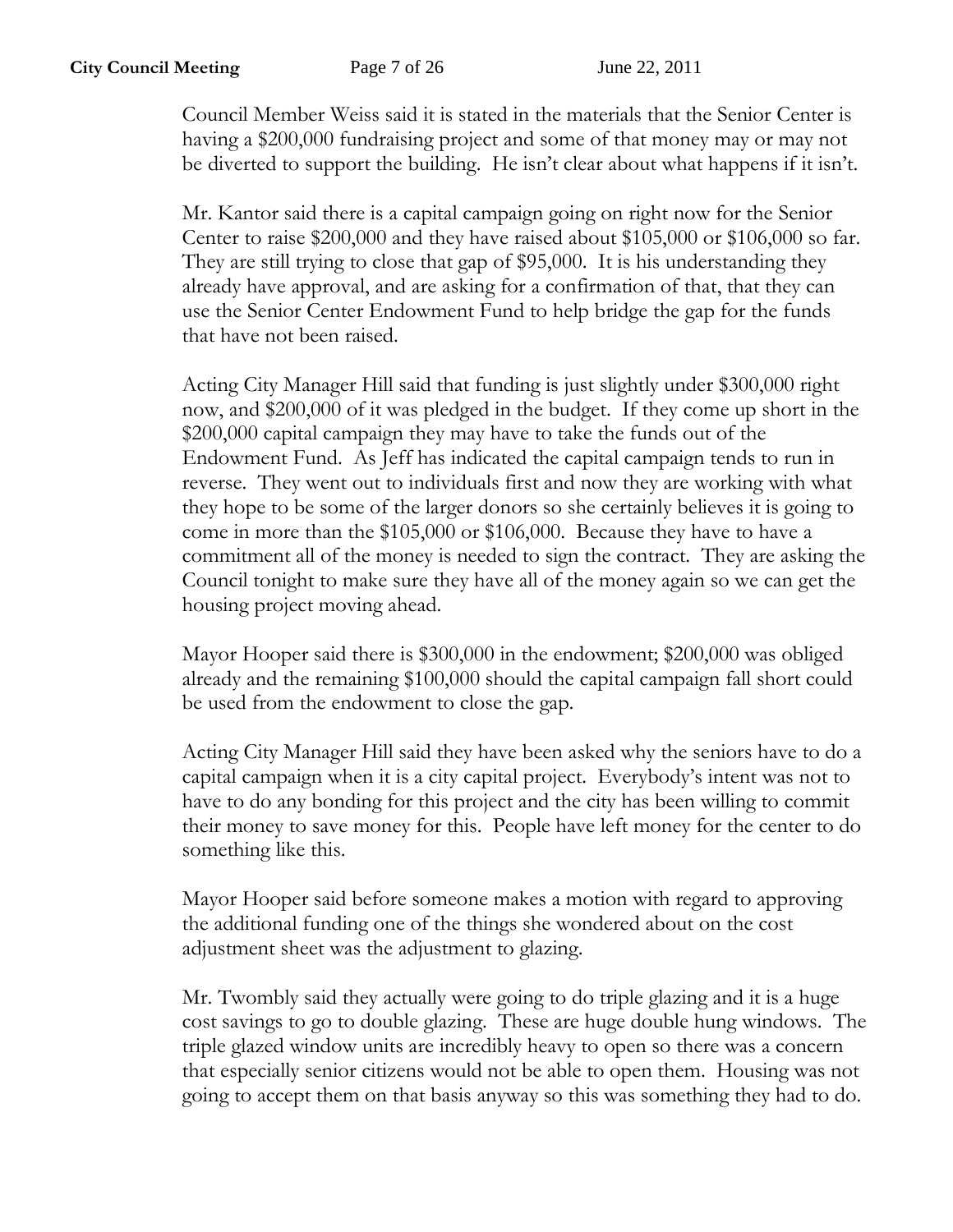- 11-170. "Consideration of approving the use of an additional \$101,150 of City Revolving Loan Funds (Capital Plaza and ADA) for the improvements at the Montpelier Senior Activity Center; and reconfirm that any shortfall in the Capital Campaign will be subsidized from the Montpelier Senior Endowment Fund.
	- a) Consultant Jeff Kantor, Acting City Manager Beverlee Pembroke Hill, and Clerk of the Works Steve Twombly will be present to review and explain these numbers to the City Council.
	- b) Recommendation: Review and discussion of this request; direction to staff.

Council Member Jarvis moved the Council approve the use of an additional \$101,150 from the City Revolving Loan Fund for the improvement of Montpelier Senior Activity Center, and reconfirm that any shortfall in the Capital Campaign would be subsidized from the Montpelier Senior Endowment Fund. Council Member Golonka seconded the motion.

Mayor Hooper said her only concern about using any of it was that it would take away some of the emphasis of the Capital Campaign and it certainly would be nice not to deplete this fund.

Mayor Hooper called for a vote on the motion. The vote was 6-0, motion carried unanimously.

Mayor Hooper said the commercial kitchen in Barre was partially or fully built with a grant that the Central Vermont Community Action Council enabled that group to receive so there may be an opportunity for funding there. Failing that the CDCAC have some ideas about how to get money for a commercial kitchen.

Council Member Jarvis said there was some discussion with Meals on Wheels that they may be able to get money for a freezer.

## **11-171.** Consideration of the **Recommendations of Senior Center Coordinating Committee.**

- a) On April 27, 2011, Eileen Peltier, Chair of the Senior Center Coordinating Committee, presented this committee's report and their recommendations for the future operation of the Center.
- b) Those recommendations contained 4 basic recommendations: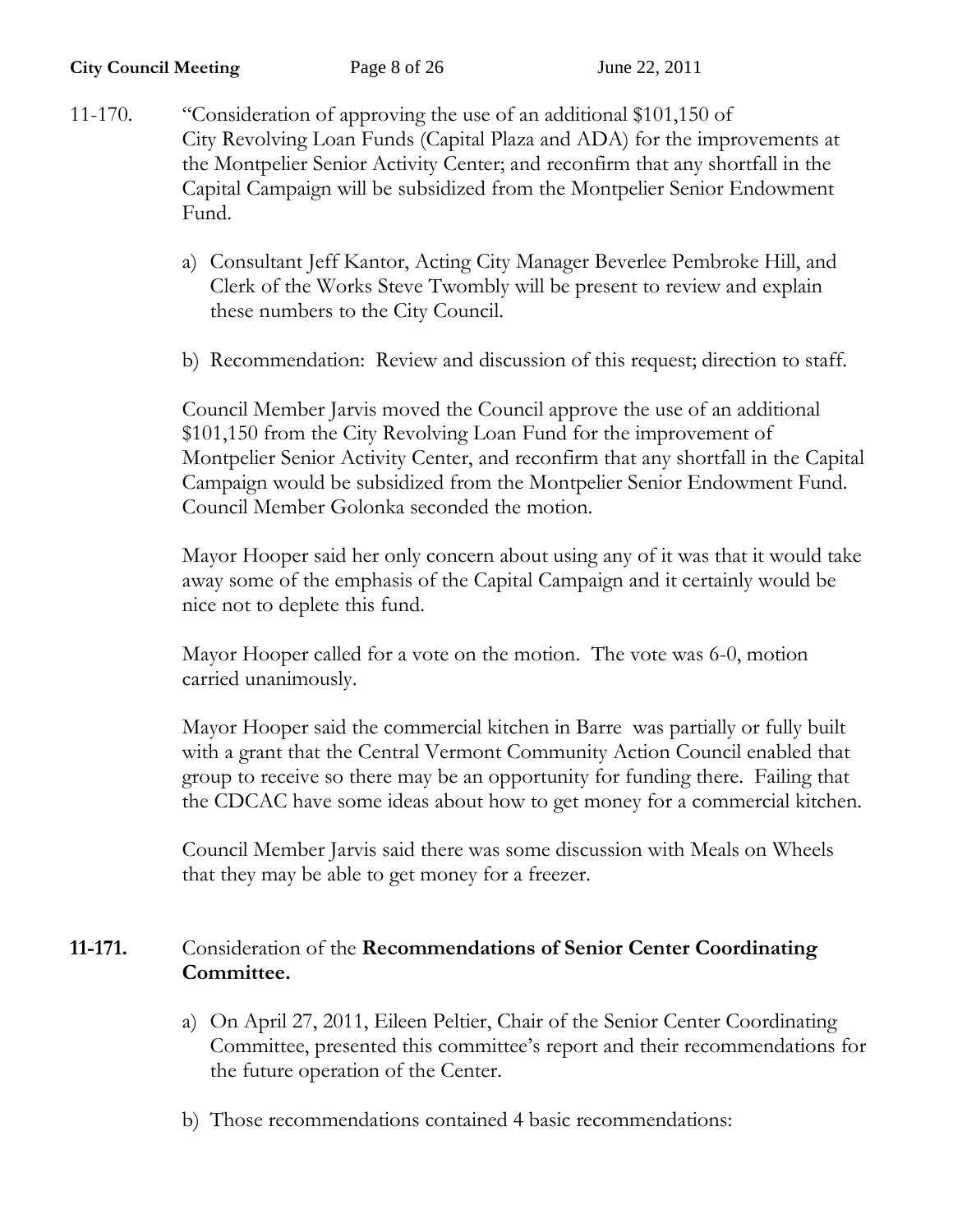- 1. Change to the Mission Statement to include more clearly residents of the Montpelier area and the concept of economic well-being and a welcoming environment.
- 2. Acceptance of Statement of Values
- 3. Committee recommended that the new Director of the Senior Center should be a department head reporting directly to the City Manager. (Staff has discussed this in conjunction with the MATRIX report and recommends that the Director report to the Assistant City Manager.)
- 4. Changes in the role of the center.
	- A. Community Partnerships
		- i. Enhance the use of the resource room within the center.
		- ii. Form a senior services partners group
		- iii. Formalize the relationship with the Montpelier Home Delivery Program ("Meals on Wheels").
	- B. The Center should strive to be as inclusive as reasonably possible
		- i. The **58 Barre Street building** should be renovated in a way that creates a senior center facility that is accessible, comfortable, flexible, and energy efficient.
		- ii. The current practice of **open enrollment** that is enrollment to any senior residing in the Montpelier area should be continued.
		- iii. **A formal scholarship program** should be developed.
		- iv. Efforts to **enhance transportation options for seniors** should be continued.
- c) In conjunction with the report received on April 27, 2011, staff was asked to prepare cost implications. Council has been provided with backup data to help them with their decision making.
- d) Recommendation: Consider recommendations as outlined above; discussion; direction to staff.

Eileen Peltier led this discussion back in April and they need to be making a decision on how to move ahead because the hiring of the new Senior Center Director is contingent upon what her job description is going to be and these developments will affect it.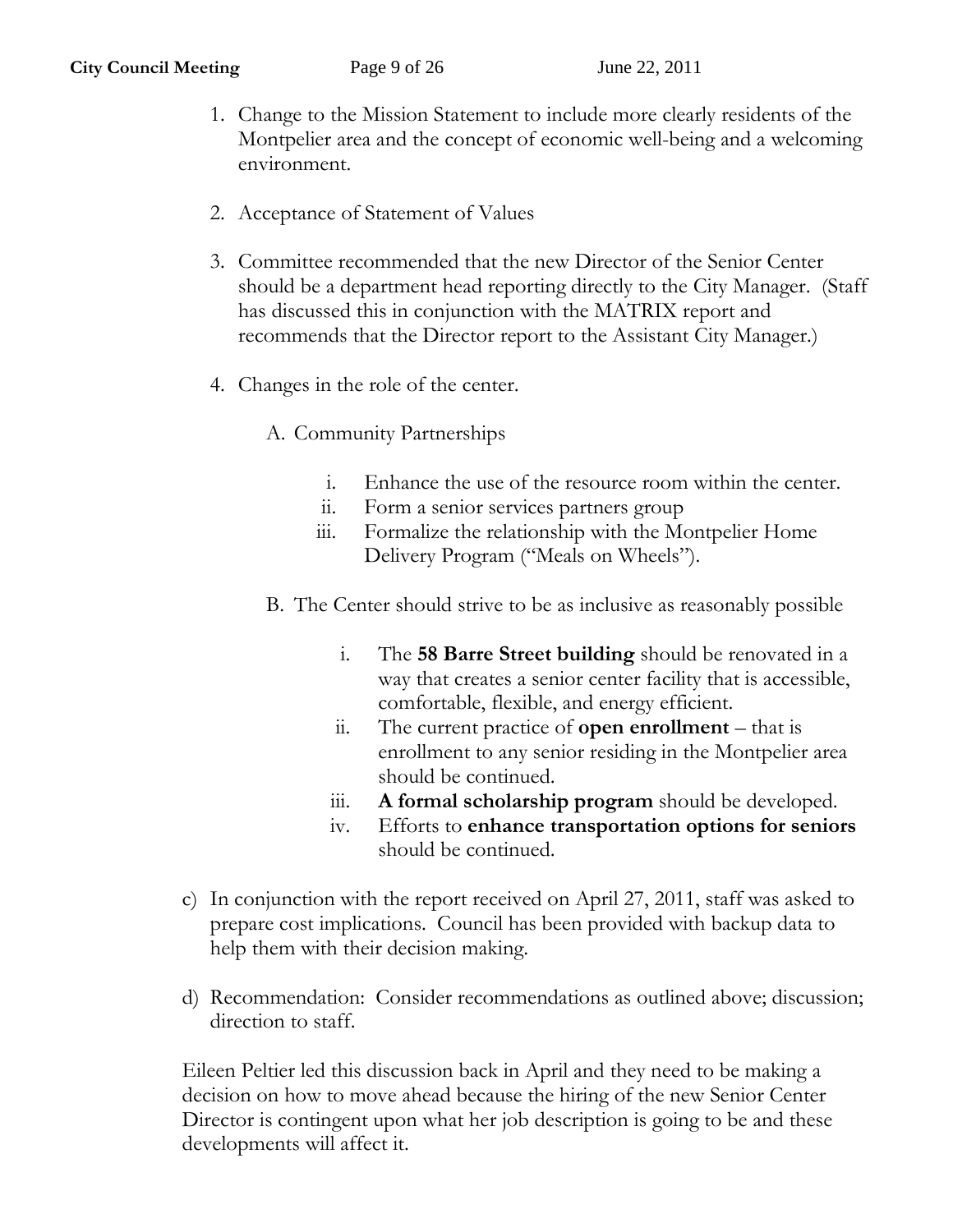Mayor Hooper thanked Members of the Senior Advisory Committee for being present.

Council Member Weiss asked Council Member Jarvis that with the exception of the reporting why does the Council need to discuss any of this? Isn't the Senior Center eligible to set up its own bylaws?

Council Member Jarvis reported there was quite a bit of discussion about the bylaws and her position and their understanding is that now the Senior Center is a department of the city it is no longer run by bylaws. The Advisory Group is just that. If we accept their recommendations the Advisory Group is advisory to the Director who then reports to the City Manager. The bylaws are certainly guidelines but not governance policy.

Elizabeth Dodge, Chair of the Senior Advisory Committee, Mary Alice Bisbee, a member of the Advisory Board; Fran Krushnecik, a member of the Advisory Board; and Peter Harris also a member of the Advisory Board were present for this agenda item.

Liz Dodge said they are having their annual meeting and they were going to revise some of the bylaws and making it more specific that they are not governing, just advisory.

Mayor Hooper said that is in response to Council Member Weiss' question about why they are changing the bylaws. It is certainly understandable that the Advisory Committee would like to have some sort of document that describes what they are doing and how they function.

Mary Alice Bisbee said she is one of the long time members on this board. This all came about because this used to be an organization that was separate. When it went under the School Commission it became advisory, and it has always been advisory and nothing but that. To her it seems redundant to even have bylaws.

Mayor Hooper said the first change is to the Mission Statement which currently states Montpelier and the proposal is to add the Montpelier area. This certainly has been one they have discussed.

Council Member Golonka said he thinks it is a slippery slope. Is this a regional entity or is it a Montpelier entity? He believes it is a Montpelier entity. Montpelier area to him sounds like we are setting up a regional senior center. He doesn't really feel comfortable changing the wording. It's a Montpelier funded senior center. Until outside communities pay us to help support this he doesn't believe it should be called a Montpelier area center. That is his personal opinion.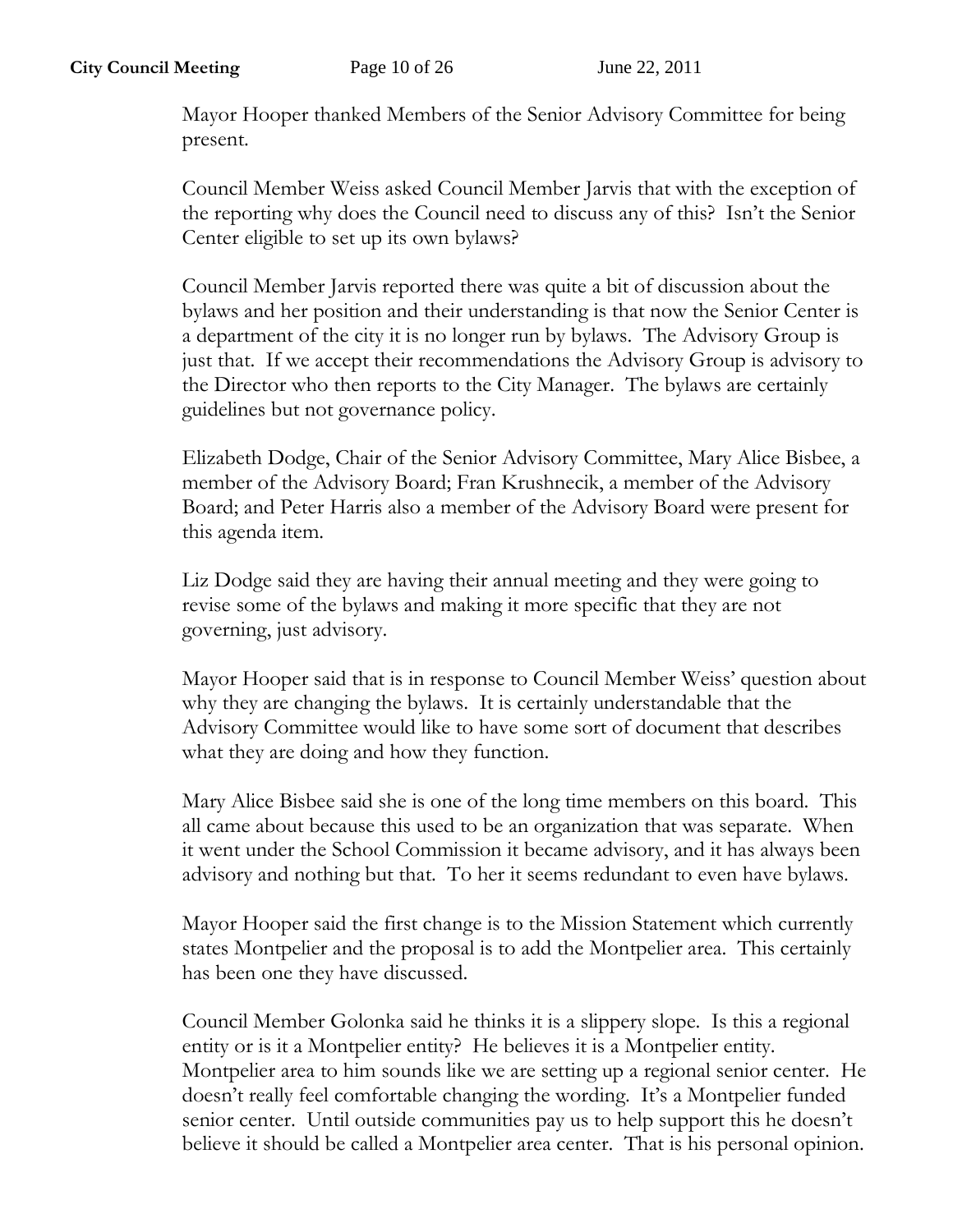We just gave \$100,000 potential backing for the upgrade of this facility. We have shown strong support for this facility. He really has a concern that it will become a defacto regional senior center without any outside community support, similar to other entities they have set up in the past.

Liz Dodge said she has been here when the Council brought up the subject but nobody seems to want to do anything about it. The Council hasn't given them any real direction.

Council Member Golonka said this is the first time they have talked about it since the first meeting.

Council Member Weiss said if there is a name change what impact will that have on other documents that are already in existence such as the foundation – bank accounts, checking accounts?

Council Member Jarvis said the change in the mission statement does not suggest a change in the name of the Center. They will just continue with the Montpelier Senior Activity Center.

Council Member Timpone asked what the membership was.

Acting City Manager Hill said there are roughly 600 voting membership right now and there are about 400 Montpelier and 200 non-Montpelier members. A lot of the non-Montpelier members join only to accompany one of their Montpelier friends on a trip. There are a few who come in and take classes. The classes are first offered to Montpelier residents at a reduced fee and then the second chance to take classes goes to those people whose towns do make some contribution. Nobody has had to be turned away yet from any of the classes and they have been able to accommodate everybody. These classes would be offered without the nonresident membership so any money that comes in is extra.

Council Member Jarvis said the intent of the committee was to acknowledge the existing practice.

Council Member Sherman said she thinks there is a real advantage to building a broader base of senior citizens collaborating together and doing activities together so in a way being exclusive and trying to make membership available only to Montpelier and within the boundaries is not a desirable policy. She thinks of UVM and their in-state and out-of-state tuition, and in a way they are saying the cost of the classes reflects that different level of payment.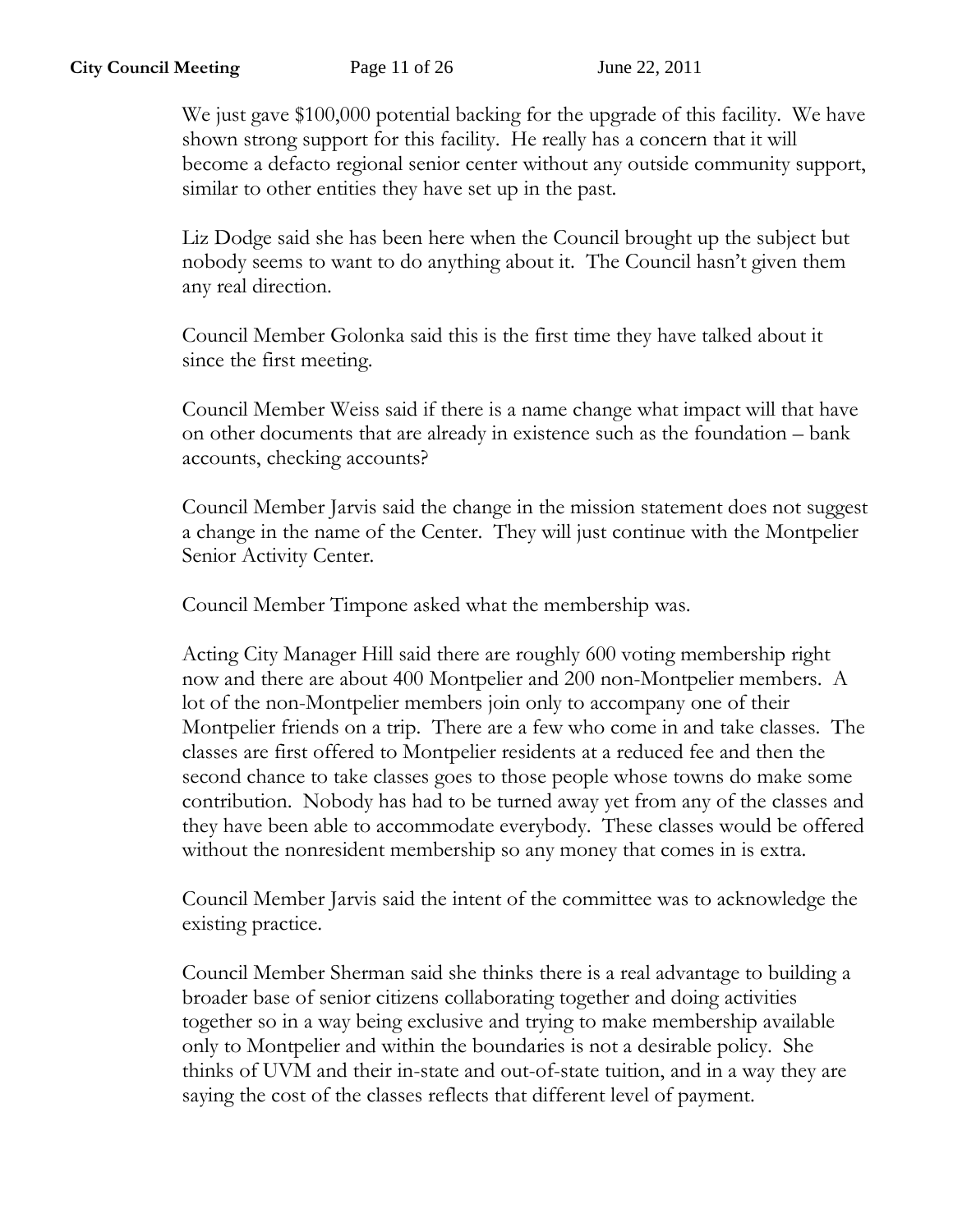Acting City Manager Hill said that in addition to paying additional membership dues the classes are also priced accordingly.

Council Member Hooper said he likes Nancy's analogy. The difference is that the state puts a little bit of tax money into UVM so to analogize them would be as though UVM was paid \$10,000 per student. The out of state gets a great benefit because so much comes from a common pot.

Council Member Golonka told Council Member Sherman that he never advocated excluding outside members. He has always felt there should be open membership. He has always advocated refining fees that more adequately reflect outside membership and the amount of money that Montpelier puts forward. He doesn't see them ever excluding anyone. Berlin is 27% of the Meals on Wheels Program. Are they going to be contributing \$6,500 of the extra costs that are going to occur? Those are the types of questions we need to ask. In the Mission Statement it should be the Montpelier Center and whether they want to join or not they are more than welcome.

Council Member Jarvis said she absolutely shares Tom's concerns about the regional option and they should address it in terms of a different fee structure. She thinks the differential fee structure can be done in a way that helps put pressure on surrounding towns so if you are from a surrounding area that does contribute to our senior center than you have lower fees than other towns that do not contribute.

Council Member Weiss said the reality is that the City of Montpelier is already a regional hub. The Library has been mentioned. The Fire Department goes to fires in these other places. We have a Community Justice Program which is more regional than it is just for the voters of the City of Montpelier, and the seniors through their Mission Statement are acknowledging what is happening. Tomorrow night Mr. Golonka and he will be attending another meeting in which they are discussing with Barre City, Barre Town, Berlin and Montpelier for the formation of a unified safety district. He thinks they are way past discussion of regionalization and coming back to cost effectiveness anything that can be worked out is beneficial. That is what they should be focusing on right now. We are a regional hub.

Mayor Hooper said she thinks this has been a good discussion. It is very important to say very strongly that we honor and value the work that has been happening at the Senior Center and the participation of everyone there. This isn't about being exclusive or not wanting to help all of the members of our border communities. In her way of thinking she is very grateful that we keep coming back to this and trying to get this right at the beginning of the new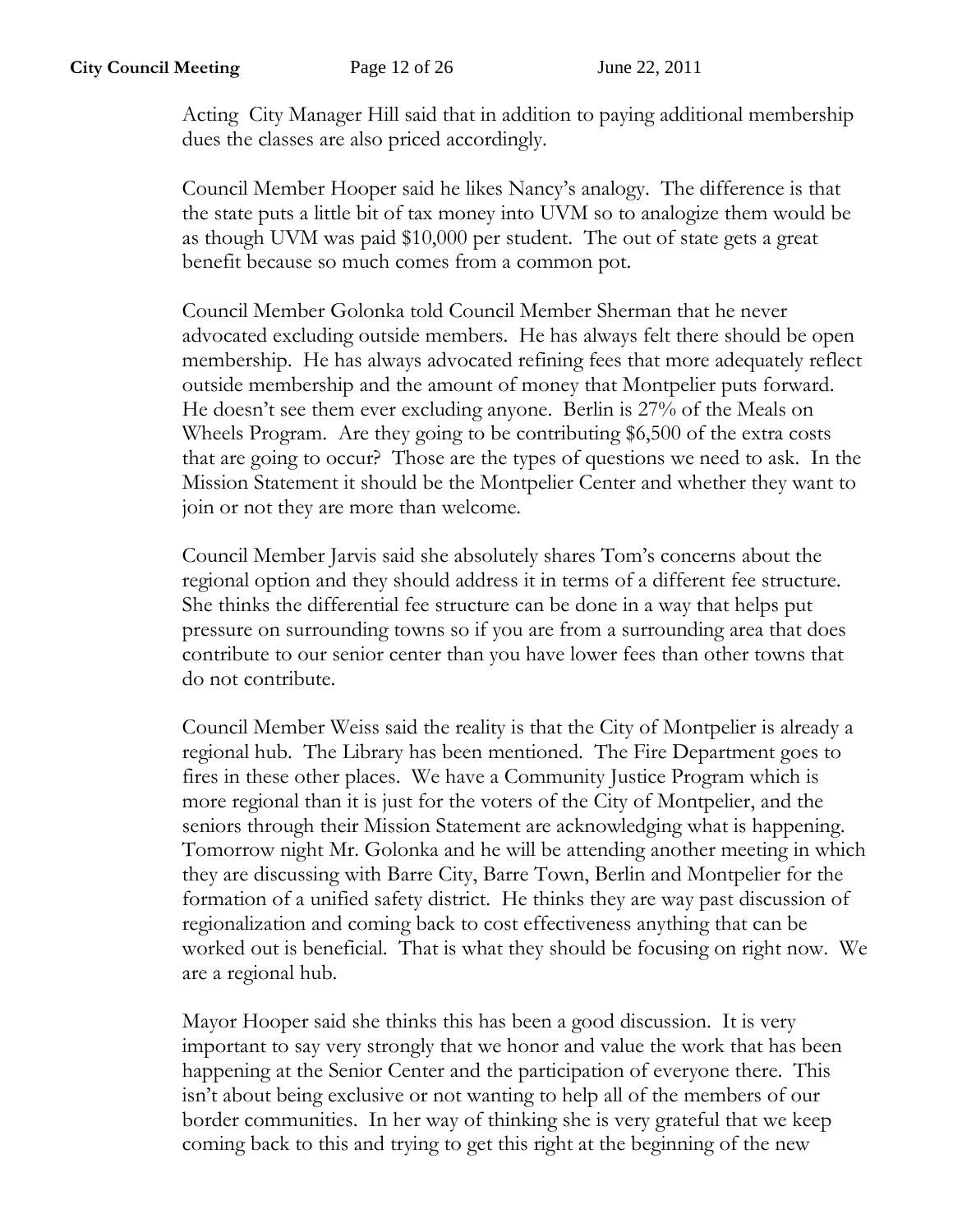organization rather than in 10 or 20 years which is where we feel we are with some equity issues associated with the Library. She thinks she heard that we embrace the notion of an open membership, that we would like to see continuing work to make sure that the fee structure adequately represents the sort of tax support that the Montpelier residents are already giving to the Center so we keep looking at the contribution of the non-Montpelier residents as it relates to fees. Another element of that is that we need to formerly ask the other communities whose residents are participating to say to our neighboring communities that the city needs them to also recognize this regional entity we are providing and lay out what their obligations are. We should do this so come budget time we aren't asking for money.

Acting City Manager Hill asked if the Council would support the concept that she as the Director along with some of the members go to the individual town select board meetings and explain the program and the situation.

Council Member Golonka said you have to go to those boards explaining what they get for their contribution. We need to tangibly say what they would receive for their contribution.

Council Member Weiss said it is a great idea to go to the communities. However, he reminds the Council that almost a year ago they asked the Director of the Community Justice Center to solicit funds from the communities.

Mary Alice Bisbee said she has said right along that membership for our Montpelier residents should be \$50, \$75 or \$100 rather than \$10. It really is a belief for those of them who are on the Advisory Board to turn this over to the City Council because they have so much more clout in terms of going to the surrounding towns and telling them their story rather than just members. There are still two people from Waitsfield who take the Strong Living Classes and come out here and they are only paying \$25 and they can afford a whole lot more whether their town does it or not.

Peter Harris said instead of going to the other select boards that when the Senior Center opens there is an open house and people can come and see their new center and they will be knocking on the door to come in. The Board has never voted on the regional issue. What Alan said about defacto Montpelier is the regional center for Central Vermont and his concern is there are smaller towns who can't afford a senior center. He is sure they are clever enough to come up with some way to help the people who benefit from a membership.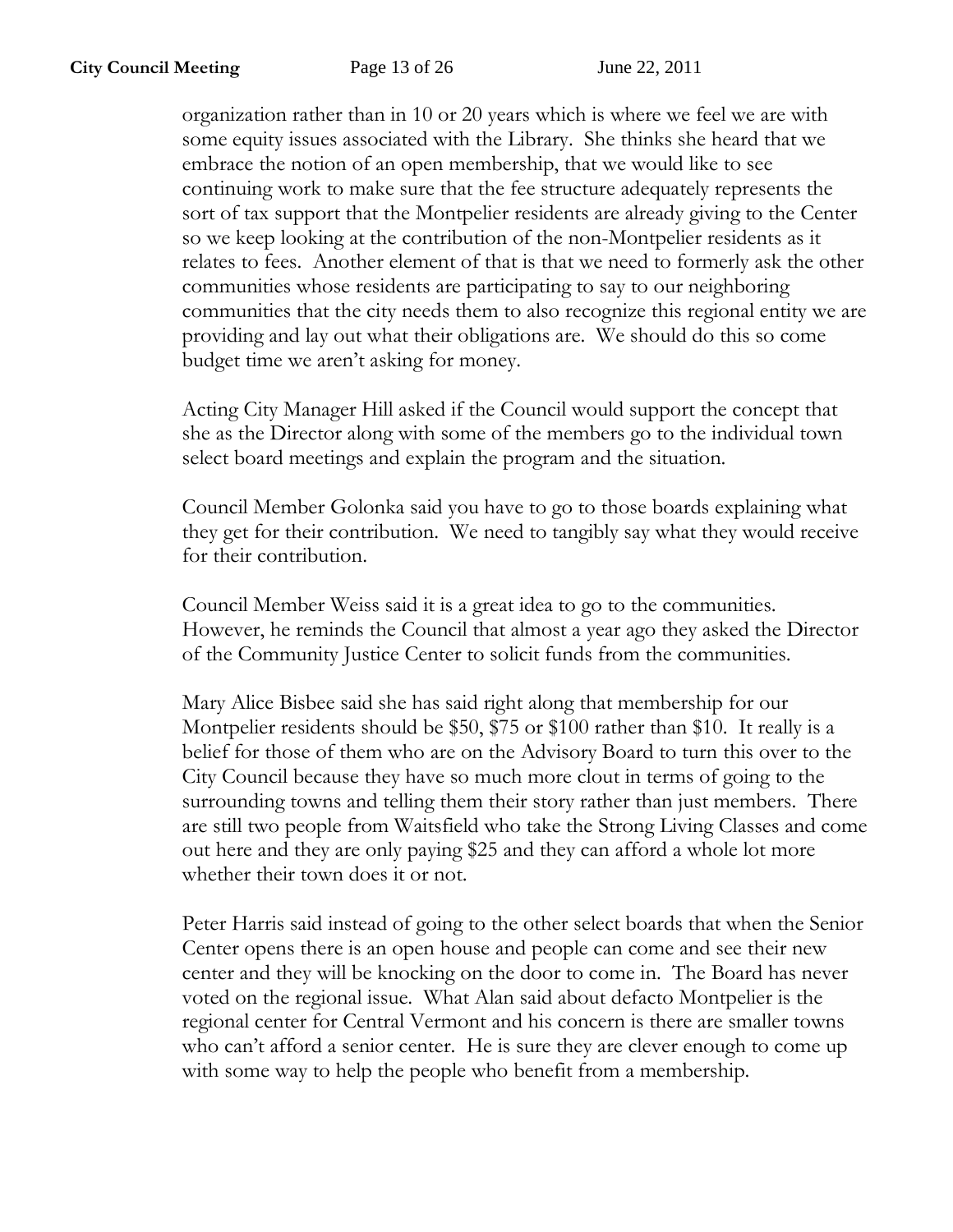Mayor Hooper said her sense is on the Mission Statement they are open to the acknowledgment of the existing practice. Because it currently says in Montpelier right now and the new one says in the Montpelier area.

Acting City Manager Hill said they want open enrollment but they don't want the Mission Statement to change.

Council Member Hooper said if they were at a place where the surrounding towns and all of the people participating recognized their role that would be great but we aren't there. There was one other change to the Mission Statement where it adds economic well being and a welcoming and flexible center.

Council Member Jarvis said if they took the proposed Mission Statement as the committee proposed it to the Council but just take out the area.

Liz Dodge said they have to be very careful about using the word regional. They lose money if they aren't basically in Montpelier. She is talking about the trust fund.

Council Member Weiss moved accepting the Mission Statement as proposed but taking the word "area" out. Council Member Timpone seconded the motion.

Mayor Hooper called for a vote on the motion. The vote was 6-0, motion carried unanimously.

The next item is the Statement of Values.

Motion was made by Council Members Weiss, seconded by Council Member Hooper that the Statement of Values be approved as proposed.

Council Member Sherman said if they take area out of the Mission Statement is it required they take it out of the other parts giving they are accepting people from the area if they pay their fees and even more welcoming if their towns make contributions? In a way this is a carrot to encourage them to think broader.

Mary Alice Bisbee said this is really broadening the mission of the current senior center and bringing in a lot of extra things that are not provided at present. It brings in more the Council on Aging and the Meals on Wheels. She thinks they need this broader approach that they are going to be more of a service center than just an activity center.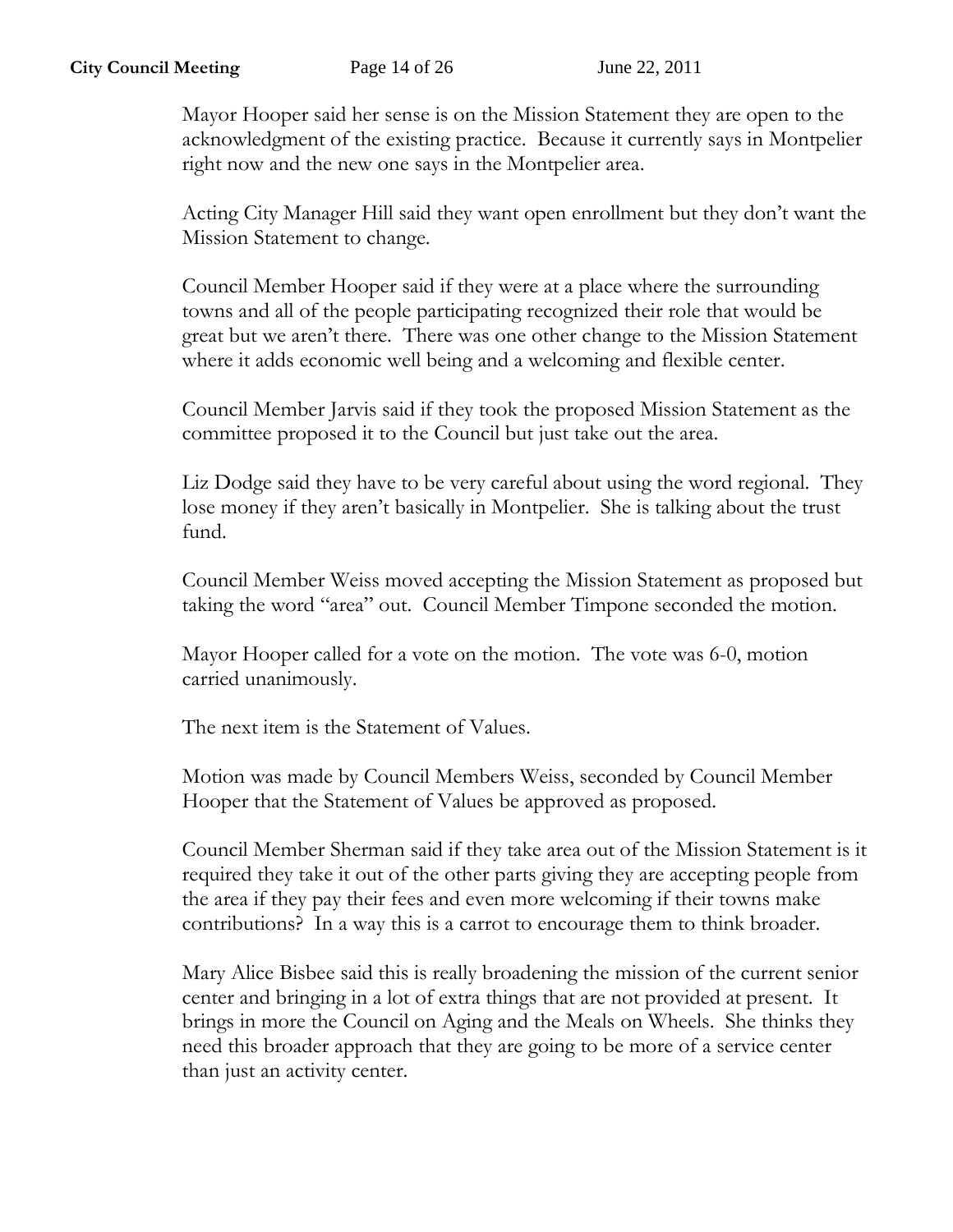Mayor Hooper asked rather than the Council adopting this that the Council receive the report favorable with the understanding that it isn't a governance sort of document.

The maker of the motion and the second agreed to change the motion to received the Statement of Values favorably, with the understanding that it isn't a governance sort of document.

Mayor Hooper said she is assuming that when the time comes to consider new programs or initiatives there is going to be a strong thinking about whether it is worthwhile, can they justify it or where are you going to get the money to do it? One of the things they heard from MATRIX was to make some of the programs self sufficient. Don't assume you are going to pay for it with tax dollars. She doesn't believe that any of this is saying they have the right to come in December and tell the Council they said transportation and they need another van.

Mayor Hooper called for a vote on the motion. The vote was 6-0, motion carried unanimously.

The next item is that the Director of the Senior Center becomes a department head reporting directly to the City Manager. The city is looking at reorganizing some of our services and we'll eventually create a new Assistant City Manager service.

Council Member Weiss said he would respectfully disagree. The charter gives the Manager the responsibility of appointing personnel. He truly believes that the staff and management are the sole of the prerogative of the Council.

Acting City Manager Hill said as part of the discussion both with the Committee and also between the City Manager and herself, and the MATRIX report they felt that the existing Director was hired to be allowed to do a lot of traveling and be away from the center a lot more. As part of the committees that were established it is the desire to have a director who would be present and that Director would have expanded duties taking on some of the duties she actually does now. What Bill talked about and what the MATRIX report reinforced was that some of the departments will report to the Assistant Manager directly rather than to him because he has so many people reporting to him. That report suggested that the Community Justice Center be one of those assigned to the Assistant Manager. The City Manager is actually the one who does the hiring.

Council Member Jarvis said rather than creating a new department they could change responsibility of what is now the Program Director into an actual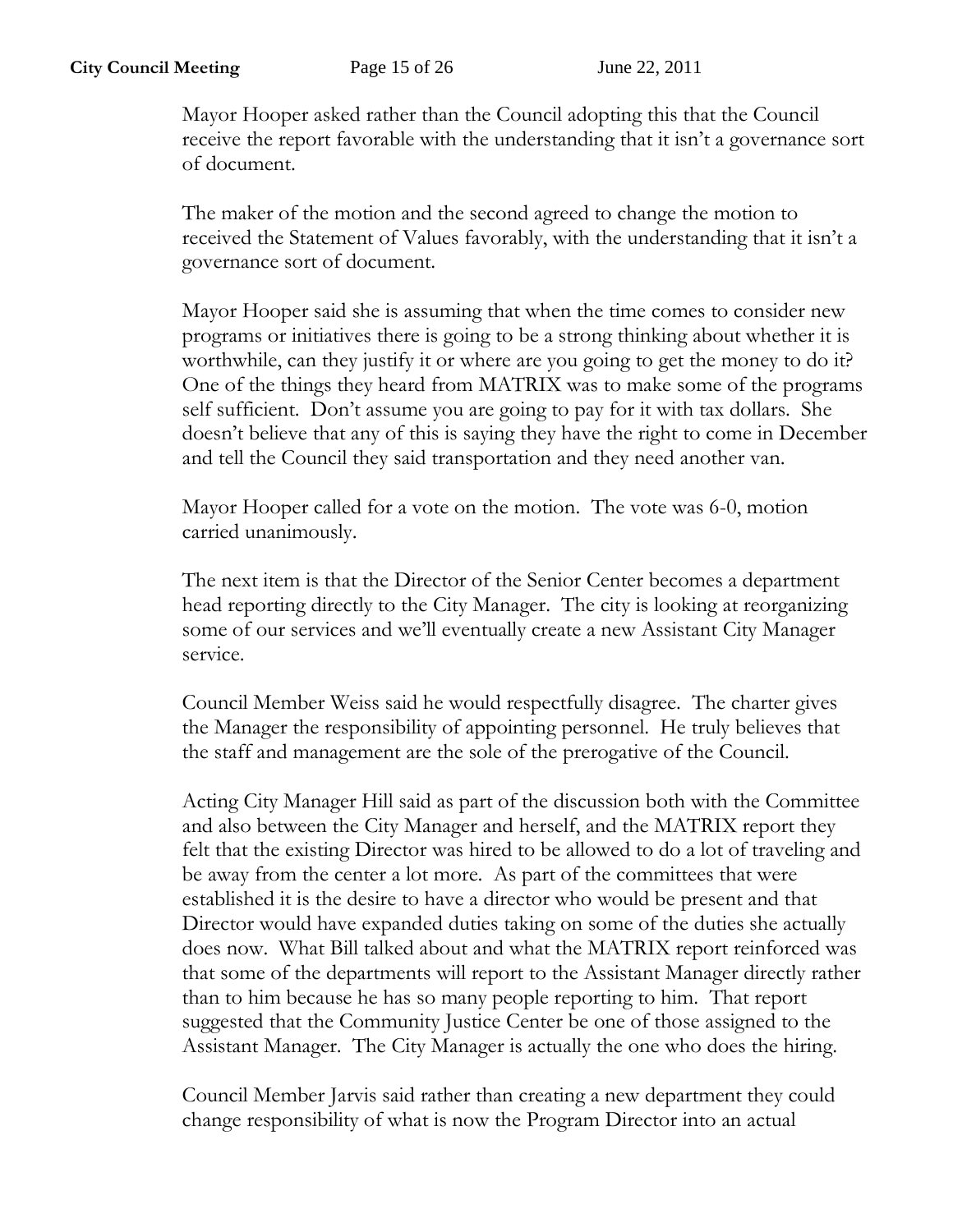Director. They wouldn't actually be creating a new position but changing the roles and responsibilities of that person.

Mayor Hooper said they are also being asked to affirm what has been a nonfinalized relationship that began when they moved the governance of the Senior Center from the School Board to the Council's jurisdiction. They made some temporary arrangements and they want to maintain that relationship and look at it in a different way. She had questions about department head because it doesn't feel to her the equivalent of a department head like Public Works or the Police Chief.

Council Member Jarvis said they believe that when the current Program Director leaves that a new Senior Center Director be hired who would report to the Assistant City Manager. That was considered a motion. Council Member Weiss seconded the motion. The vote was 6-0, motion carried unanimously.

Changes in the Role of the Center: There are four called out. The first is community partnership, enhancing the resource center, forming a senior services partner group and formalizing the relationship with the Montpelier Home Delivery Program. She wants to have the most conversation about the Meals on Wheels Program. The others seem to be just affirmations of work that has already been done.

Council Member Jarvis said the Senior Services Partners Group would be a continuation of the round table discussion they had last May. They are just adopting that or committing to reengage in that process yearly in order to try to pursue collaboration with existing agencies throughout the delivery of services to seniors.

Council Member Jarvis said the committee spent some time working with the Meals on Wheels Program. The committee's recommendation is that the Montpelier Home Delivery Program becomes a part of the Montpelier Senior Center. Currently, the program is small and can't adequately serve all of the individuals who are interested in the program. They felt that merging the Senior Center with the Home Delivery Program would provide more economies of scale. As you may recall, in the budget they adopted there is no funding for a cook for the Senior Center. It has always been her assumption that is something they are going to be looking at adding for FY'13. It makes sense from a service standpoint when they had the round table discussion last May nutrition was one of the most important needs that was not being met in our community. Pulling the Home Delivery Program into the Senior Center will give us some security and access to volunteers and organization and it would not jeopardize the existing funding of that program. The city would still be able to be the recipient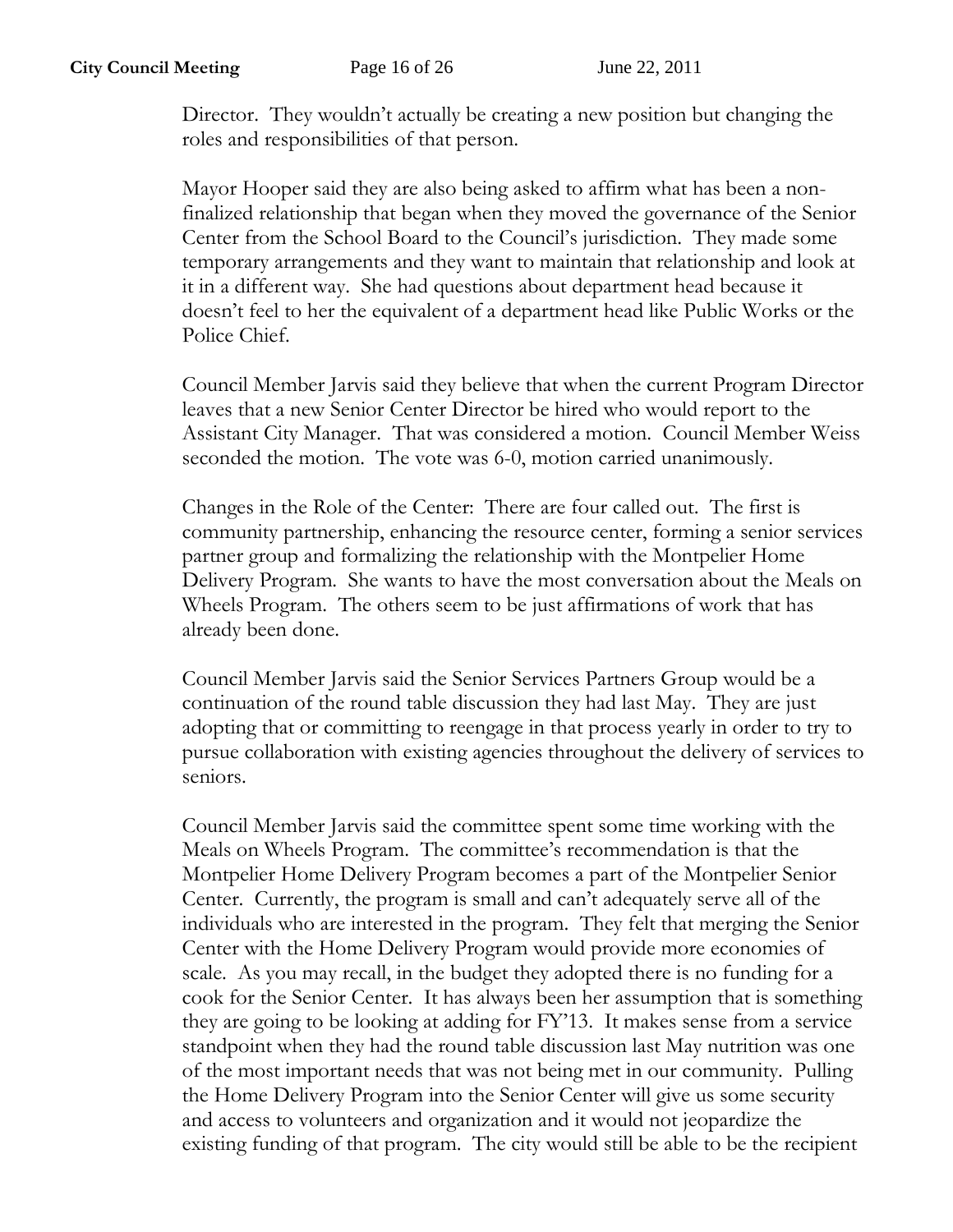of the funding that now supports that program. Obviously, there might be some issues in surrounding towns and that is something they would need to tackle.

Council Member Golonka said he is concerned that we don't have the capacity and staff. He thinks they are going to end up throwing this on Sandy's lap with regards to managing a whole nonprofit entity. He sees they have listed here inkind management and volunteers, but his fear would be that this take over the Senior Center. He thinks they may lose sight of what they are looking to accomplish at the Senior Center by trying to solve a problem with Meals on Wheels. He is all in favor of helping and collaborating and working with Meals on Wheels but he is very concerned about subsuming it into a city department and throwing it on to Sandy's lap. Secondly, he is really concerned about the regionalization of it. He looked at the Berlin deliveries and it worked out to be about 27%, and unless Berlin is paying 25% of the extra costs we incur he is concerned they are opening up a whole can of worms that suddenly becomes Berlin, Barre, Montpelier and another regional entity. Suddenly it is not an additional \$23,000 cost to the Senior Center.

Council Member Jarvis said she would note in the condition it provides a process where there is an allocation of a half time person to be hired as Coordinator. That person now currently is the person who runs the Meals on Wheels Program and does all of the coordination of the volunteers, takes care of the funding of the program. The recommendation from the Committee is that the Program Director work with this Coordinator.

Council Member Golonka asked what we are sacrificing on our city side for our core services. He doesn't know the answer to that.

Mary Alice Bisbee said the Council on Aging provides all of the money for the Meals on Wheels Program. They are just going to be housed at the Center and not city employees.

Council Member Jarvis said the recommendation of the Committee is that this become a function of the Senior Center. She doesn't see any reason to proceed slowly and she understands the concerns.

Mary Alice Bisbee said she didn't think it was going to be a function of the Center but totally separate from all of the conversations they had.

Mayor Hooper said she was very pleased to hear that there was discussion about bringing this back in. She was extremely disappointed way back when the program left the Senior Center because she believes it is fundamental, but we need to do it right. This has been an ongoing discussion about the number of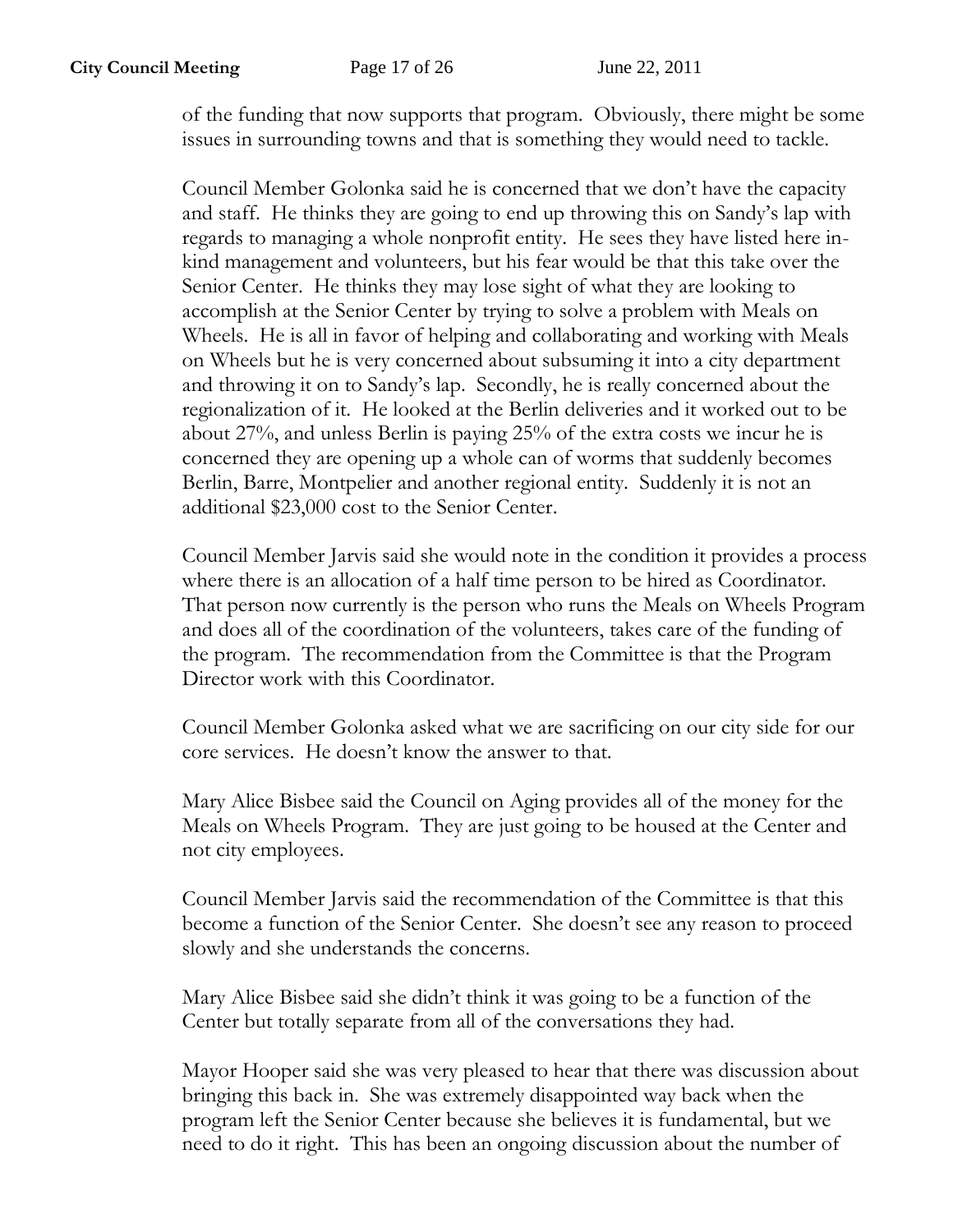accounts that we are managing. It's not just the funding from the Council on Aging, which is in fact complex and requires some real bookkeeping. There also is involved the donations people make; it's complex.

Council Member Jarvis pointed out that the person who is doing the job now is managing all of her own financials so that certainly could be a direction that it stays totally under the Senior Center Director.

Mayor Hooper said in the past they have had a tendency to do that and have separate accounts that are managed throughout city government.

Finance Director Gallup said this is an added program and all of her financial controls have to apply. The Treasurer has to have the authority to control the cash receipts. We really have a high standard here in the city with the liability insurance, keeping track of the employees. Every employee they add, particularly part time, doesn't really fit into the mold of the city with the benefit structure. As we grow there are always added burdens, particularly when you add a program.

Mayor Hooper asked the Council if they could agree that the question is whether or not they want to explore what the opportunities are for using the Senior Center to support the Meals on Wheels Program.

Council Member Weiss said the seniors have approval to appoint a full time Director, and that will be the first time in a long time that has occurred. Something which impacts the city and the Treasurer's Office and something that impacts the incoming Director he would like to wait until the Director is appointed, has a chance to think about it and makes a recommendation to the Advisory Council who then in turn can make a recommendation to the Council.

Mayor Hooper said they should continue exploring and acknowledging the value of the program and our desire to support it also recognizing the need to understand the consequences of this relationship.

Council Member Jarvis said there is also work that needs to be done with NECI in terms of assuring ourselves either that they would commit in their role of partnering with the Home Meals Program.

Acting City Manager Hill said she wanted to clarify that also in the proposal is not only is our current Program Director retiring in September but one of the senior office people who has been there for a number of years has also decided to retire. One of the Barre senior clerical people would like to stay a while longer and she can use her in the transition because there will be some history there. It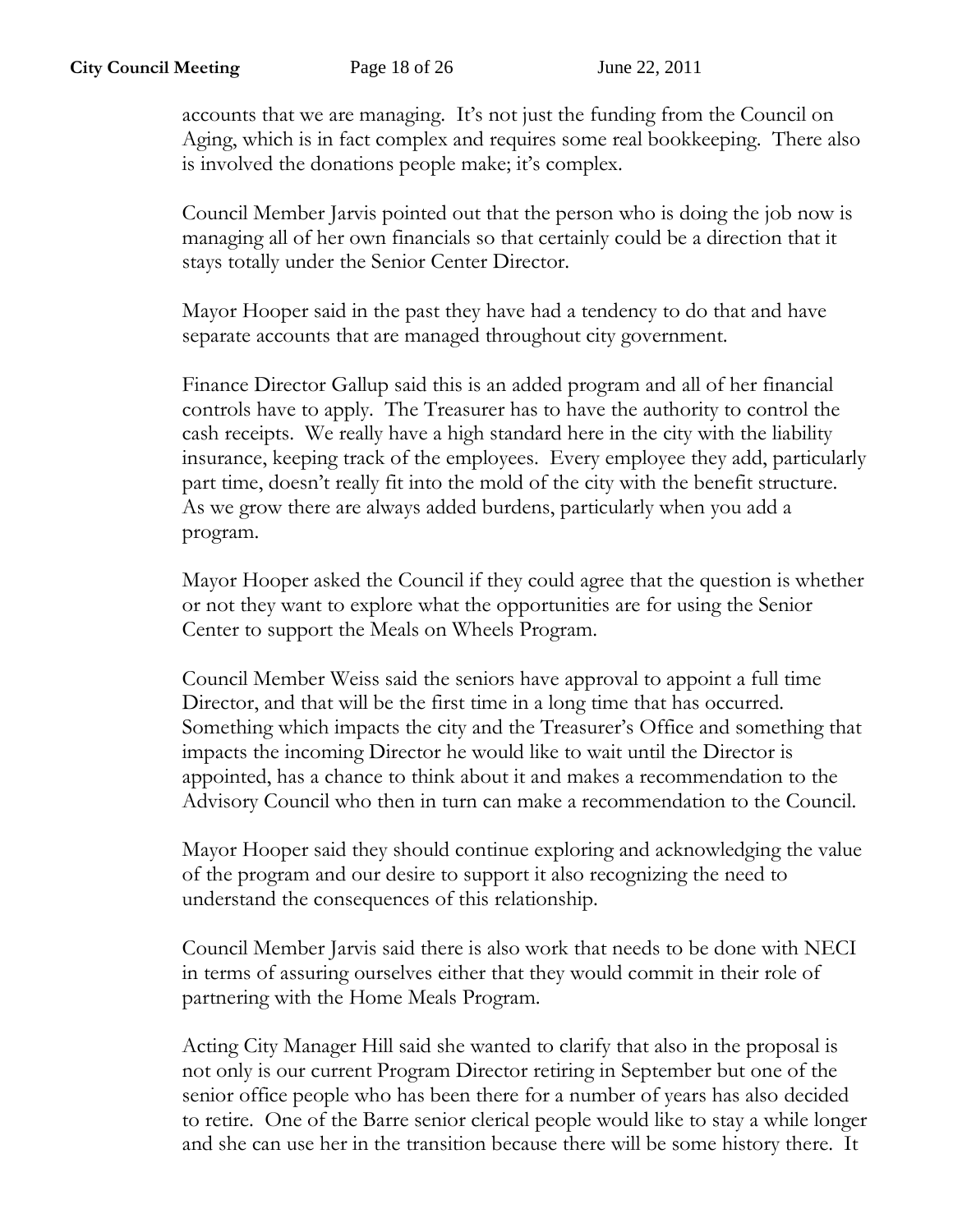was felt we need a more full time Director and there also has been feelings among the membership that they want to get more out of their secretarial staff. Part of that has to do with the increased responsibilities. The minute they go to a 20 hour week person we are required to offer prorated benefits and if they are a 30 hour week person they get full benefits.

Mayor Hooper thanked the committee for their great work and help in moving us forward.

- 11-167. National Life Trail Authorization
	- a) The Montpelier Parks Department is seeking Council authorization to assist in the building of a trail from the corner of Route 12 and Route 2 and up the hill to the National Life trail system, which also connects with their parking areas and various buildings.
	- b) Such a trail would benefit the community in a number of ways. One way is that it will provide a safe and beautiful alternate transportation route, as a commuting option, to a major workplace that serves hundreds of people. It will allow access to the downtown (i.e. during lunch hours) without employees having to get in their cars as well.
	- c) Additionally, this trail would provide strategic trail access to the southwest corner of Montpelier, opening official access to an under-served part of town, a key link in working toward Master Plan goals and strategy: **"Goal C: Open Space and Recreation, Strategy 1a, Develop and extend a wagon-wheel network of trails throughout downtown Montpelier and to other neighboring communities."**
	- d) This project is seen as a synergistic opportunity as it is a collaboration between public and private partners that will benefit the whole community. Partners include National Life, the Parks Department, Vermont Youth Conservation Corp/AOT, International Volunteers for Peace, and will likely involve a large number of community volunteers.
	- e) National Life's maintenance crew has offered to help with building the trail and has committed to maintaining the trail once it is built.
	- f) Recommendation: Receive any additional information from Parks Director Geoff Beyer; opportunity for discussion; provide authorization to move forward with this project.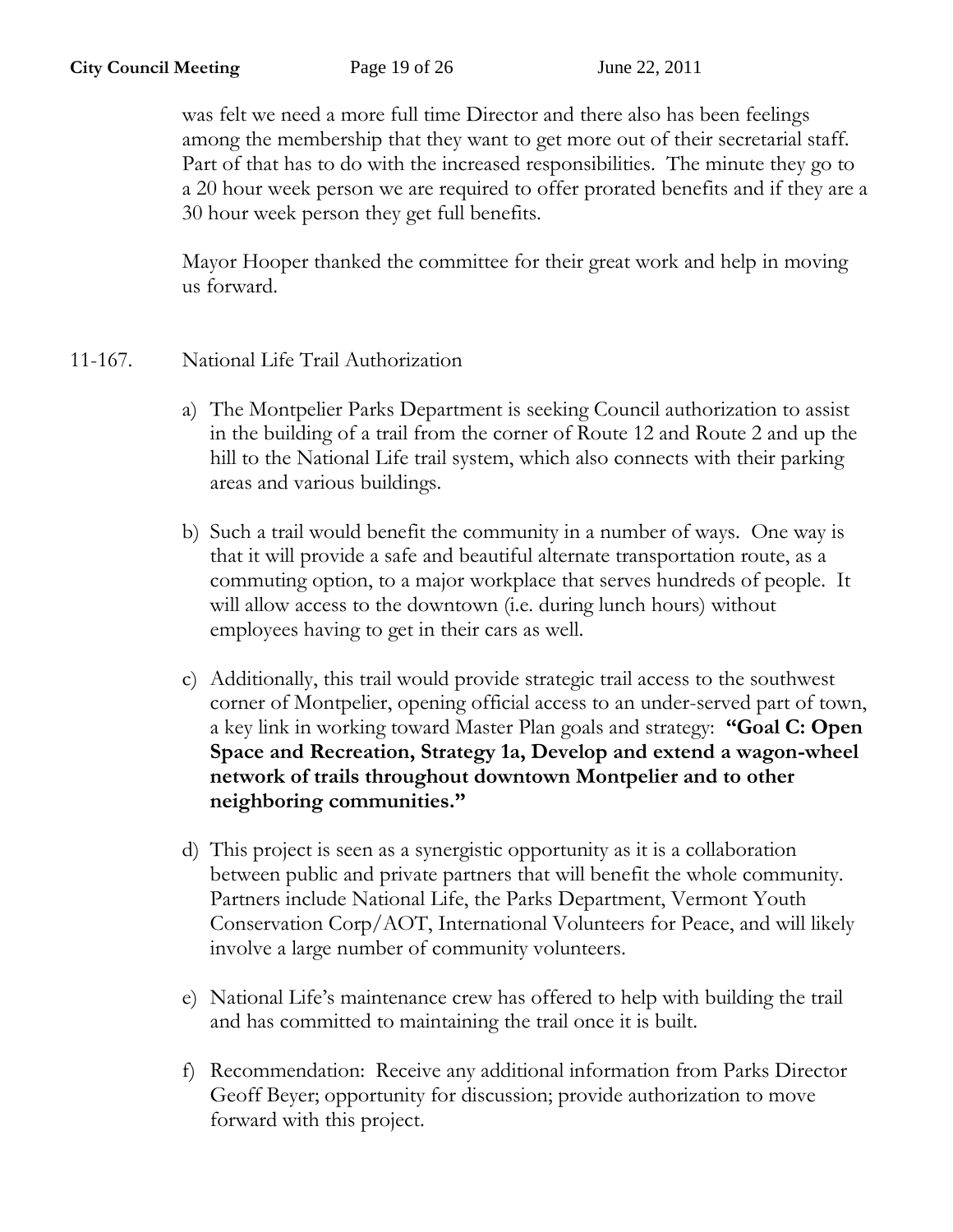Geoff Beyer, Parks Director said they would like to do something very similar to what they have done at the State House trail which benefits the community. It is an opportunity to do something that has been put forward in a lot of community plans and community interest to have more trails and connect parts of Montpelier that are presently unserved. The southwestern quadroon of Montpelier is not served by parks or official trails and this would open a key spoke in a wagon wheel that has been envisioned in the Master Plan. National Life's Maintenance Department has been given approval to take over maintenance after the trail is built and have offered to help build it.

Council Member Hooper said this is a great opportunity for the community.

Parks Director Beyer said he envisions there would be stone steps on the two steep areas but he would do a winter bypass for the middle set of steps that would be longer for snowshoeing.

Mayor Hooper said it is generous of National Life to offer and participate in this project. Do they understand how much it may be used?

Parks Director Beyer replied he thinks they do. The Vermont League of Cities and Towns has signed on to co-insure the trail and pave the way for National Life to enter as a partner.

Acting City Manager Hill said if the Council agree that the project should moved forward, City Manager Fraser felt it was essential that the agreement with National Life to maintain the trail once it is built should be done in writing to formalize it.

Motion was made by Council Member Weiss, seconded by Council Member Hooper that the Council authorizes the Montpelier Parks Department to participate in the building of the trail.

Council Member Hooper asked Geoff Beyer if the Council authorizes this when does he expect construction to begin? Also if adding his expertise to this project would get in the way of other things he is doing.

Parks Director Beyer said they are scheduled to start the third week in July. The plan is to complete the first set of stairs and the winter bypass this season and the second set of stairs next season.

Parks Director Beyer replied this project did take time, but he has been successful this year in getting a grant through the Youth Service Bureau and the Department of Labor for a jeep, a Green Youth Jobs Program, and they will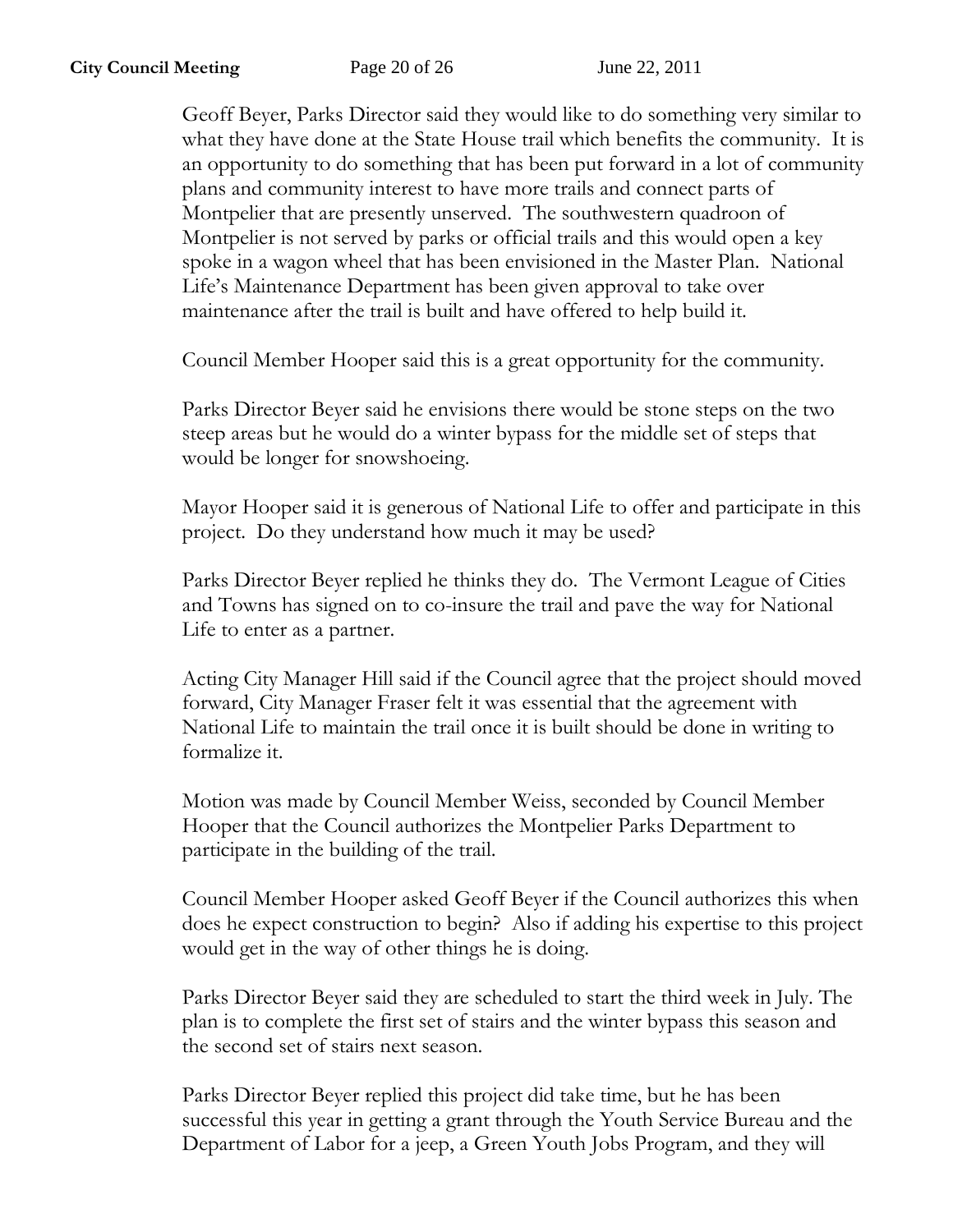have between 5 and 8 youth and a supervisor to help. That will expand what he can do. There will be 30 to 40 people in motion in July preparing this project.

Mayor Hooper called for a vote on the motion. The vote was 6-0, motion carried unanimously.

- 11-168. Update for Flood Loan Committee
	- a) Angela Timpone, Committee Chair, will update the Council on the meeting of the recently appointed Flood Loan Committee members.
	- b) Recommendation: Receive report; possible direction to the committee.

Council Member Timpone reported the committee met last week and wrote applications for flood grants that are due on Tuesday. There are 5 businesses that applied for \$1,500 grants. There is currently \$23,400 available. The feedback they are receiving is they didn't get hit badly by the flood and didn't want to apply. She would encourage anyone with damage to apply. They did talk about the fact that the city hasn't contributed to the grant fund. They felt it was appropriate to contribute money toward flood related issues.

Council Member Golonka said one of the issues with money coming in so far has been towards immediate relief and there haven't been any city contributions to that effort. They thought the city could potentially offer a complementary pool of funds to help businesses or entities to help prevent these types of losses in the future. It would be a more proactive approach instead of paying for losses. The idea was to supplement these funds with some funds the city offers.

Acting City Manager Hill said Bill sent her an e-mail this weekend and there should be revolving loan funds that the city could made available if approved by the Council.

Council Member Golonka said Bev has identified about \$11,000 of unrestricted funds and another \$49,000 for loans. There is still money left in the other fund, \$60,000 to be used for flood prevention. Maybe they could put in a flood sensor or pump system in their basements.

Acting City Manager Hill said one of the pots of money is a \$49,000 fund which actually is designated as a Montpelier Business Loan Fund. The group thought today that some of that money they could waive the restriction of being a loan to make it a grant. There aren't a lot of requests for that money plus it has a lot of restrictions.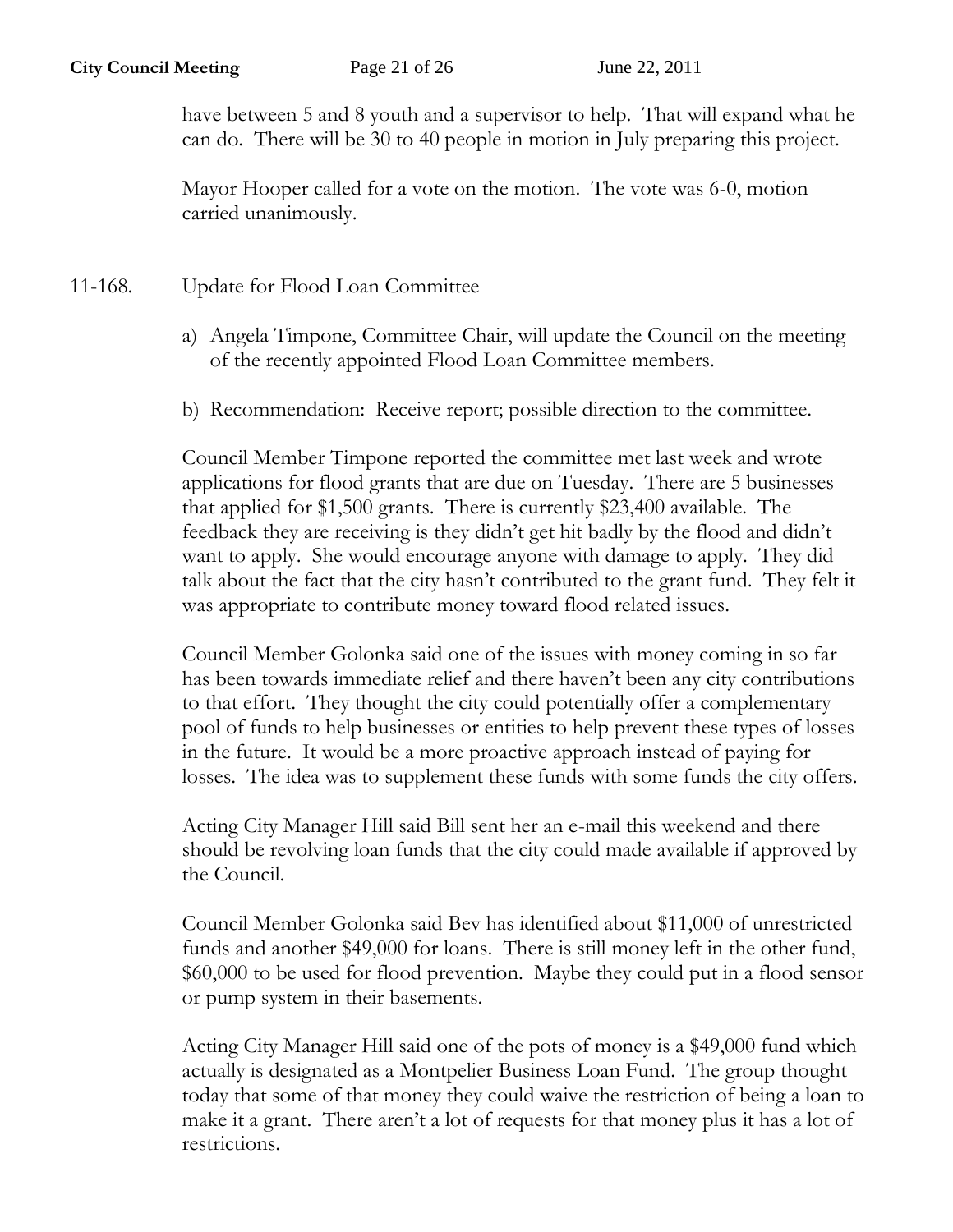Council Member Sherman said she heard that the city needed an automated call system as a way to alert people. This could help fund that automated call system.

Council Member Jarvis said she isn't in favor of this. She thinks the city suffered very substantial losses with this flooding. Our Police Department, Fire Department and roads hopefully the city will get reimbursed for fixing all of that. She wants to point out that the restrictions on the fund money that was raised in terms of not being used for prevention, that restriction has been imposed by the committee. The money that was raised by the people who donated nothing was told to those people about how the money was going to be used. It was their understanding that it was flood recovery and to pay for losses, but no one was ever told that it wasn't going to be used for prevention efforts. She would say in the next round of applications they should take that restriction and say they have the remaining \$16,000 and since they couldn't give it out in the first round you are going to loosen the restrictions and allow them to use it for prevention efforts. The city is going to be putting some serious money forward for prevention. They are working on the automated call system and trying to figure out if there are ways to assist Montpelier Alive. She doesn't like the idea of dedicating city money to something when in fact the city has all of the other needs because of the flood.

Council Member Timpone said she thinks they need a second round before they open it up for flood prevention because she feels the sentiment out there was they didn't want to apply because someone else need the money more than they didn. They are trying to convince people to apply. She thinks it would be a good way to support our downtown businesses.

Council Member Hooper said they have been spending \$100,000 a year on flood protection and prevention. There are many hundreds of thousands more to come. It may be in retrospect in five years that the thing to do was to help individual property owners rather than trying to control the river engineering, but we are strongly invested in this path.

Mayor Hooper said she was impressed with the Planning Department staff who immediately suggested some of the loan programs we have and figured out they could make some of the housing preservation grant loans available to people. The notion that we haven't done anything, they stepped up with that. She was very impressed that the Central Vermont Solid Waste Management District offered some pretty significant support to people in terms of rubbish removal. One of the other issues going on here is notwithstanding the wonderful response that our community immediately creating this flood fund our Governor saw a need and created this opportunity that immediately happened and made available \$25,000 loan at 0% interest and 1% interest. She is a little concerned about the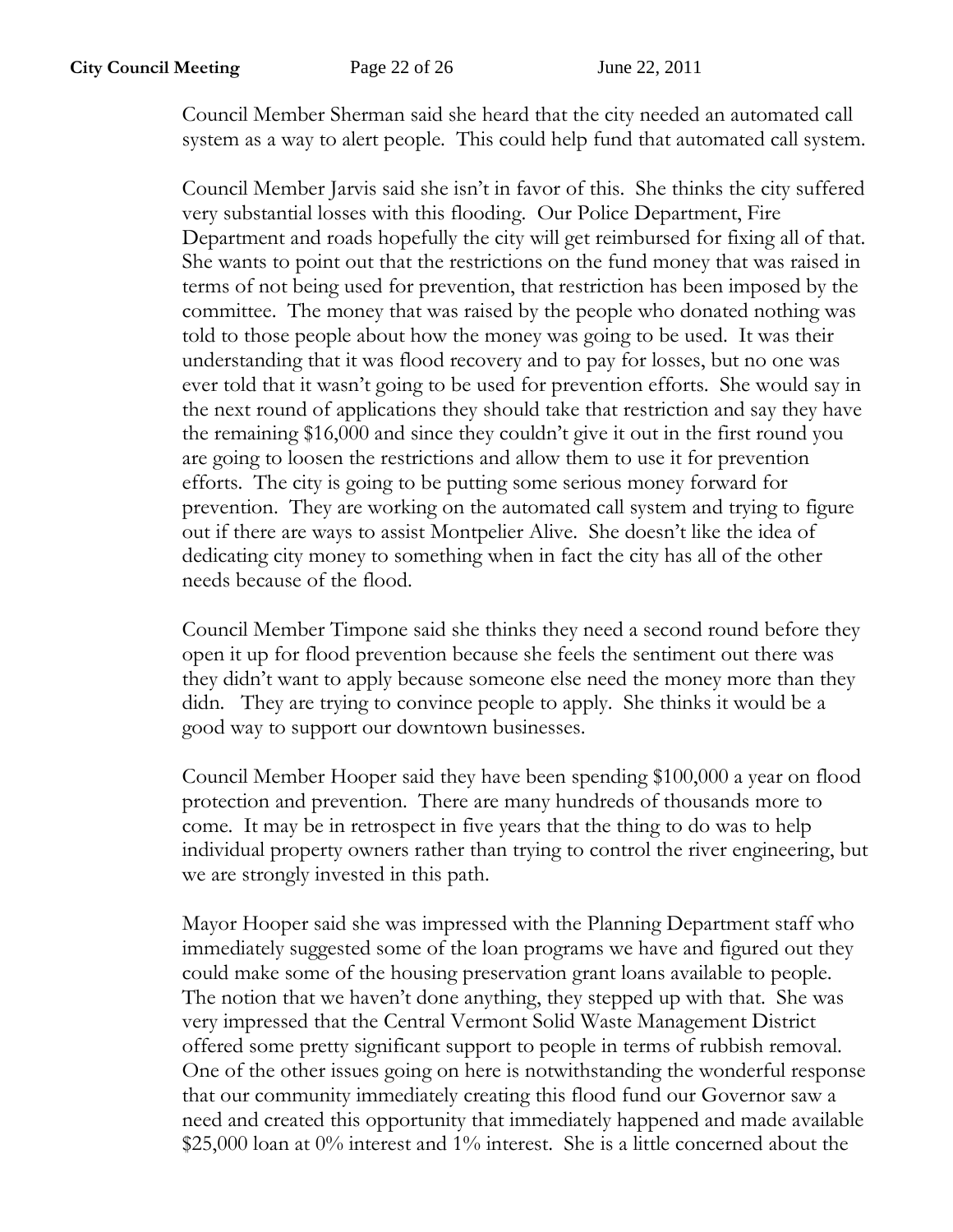notion that it is the City of Montpelier's duty to tell an individual property owner that there is an urgent situation happening and basements are flooding. The city tries to do that. They do that as a matter of public service, but is it our obligation? She is worried about getting tied into the warning system and it becoming the city's duty because what doesit mean if we fail to warn you.

Council Member Golonka said they aren't going to be able to use it for any functions for flood prevention. Whether they do it as a grant or loan, some of the applications they received people lost \$50,000 and they hoping they would get more money. They are not flush with money. They could run out very quickly if they just gave it to the five applicants. They all suffered \$20,000 to \$40,000 and the \$1,500 check they gave them may not be enough. The idea was to have a city contribution to add to this pot.

Mayor Hooper said she didn't think any of them wanted to be ungenerous.

Acting City Manager Hill spoke of the \$49,000 Montpelier Business Loan Fund monies.

Mayor Hooper said the revolving loan fund isn't as well known any more. The Central Vermont Community Action Council has a revolving fund for gap financing.

Acting City Manager Hill said as part of the 58 Barre Street process in identifying where they could get monies Garth sent an e-mail asking what the status of all of the current loans and what were their restrictions were. \$11,000 came back as being unrestricted money that could be used.

Council Member Golonka said the committee recommended setting up a separate fund.

Council Member Jarvis said they could change the restrictions on the business loan fund. If we have this pot of \$11,000 unrestricted we know there is a need with 58 Barre Street. In the event that the Capital Campaign doesn't reach its goal it could be used for the Senior Center.

Council Member Weiss said he isn't the least bit interested in putting aside any money for prevention until such time the Chief of Police, the Fire Chief and the Director of Public Works give the council a report on the status of our streets, sewers, etc. He isn't professional enough to know what prevention is.

Mayor Hooper said she thinks they need more information. She asked if they were ready to talk about the bunting.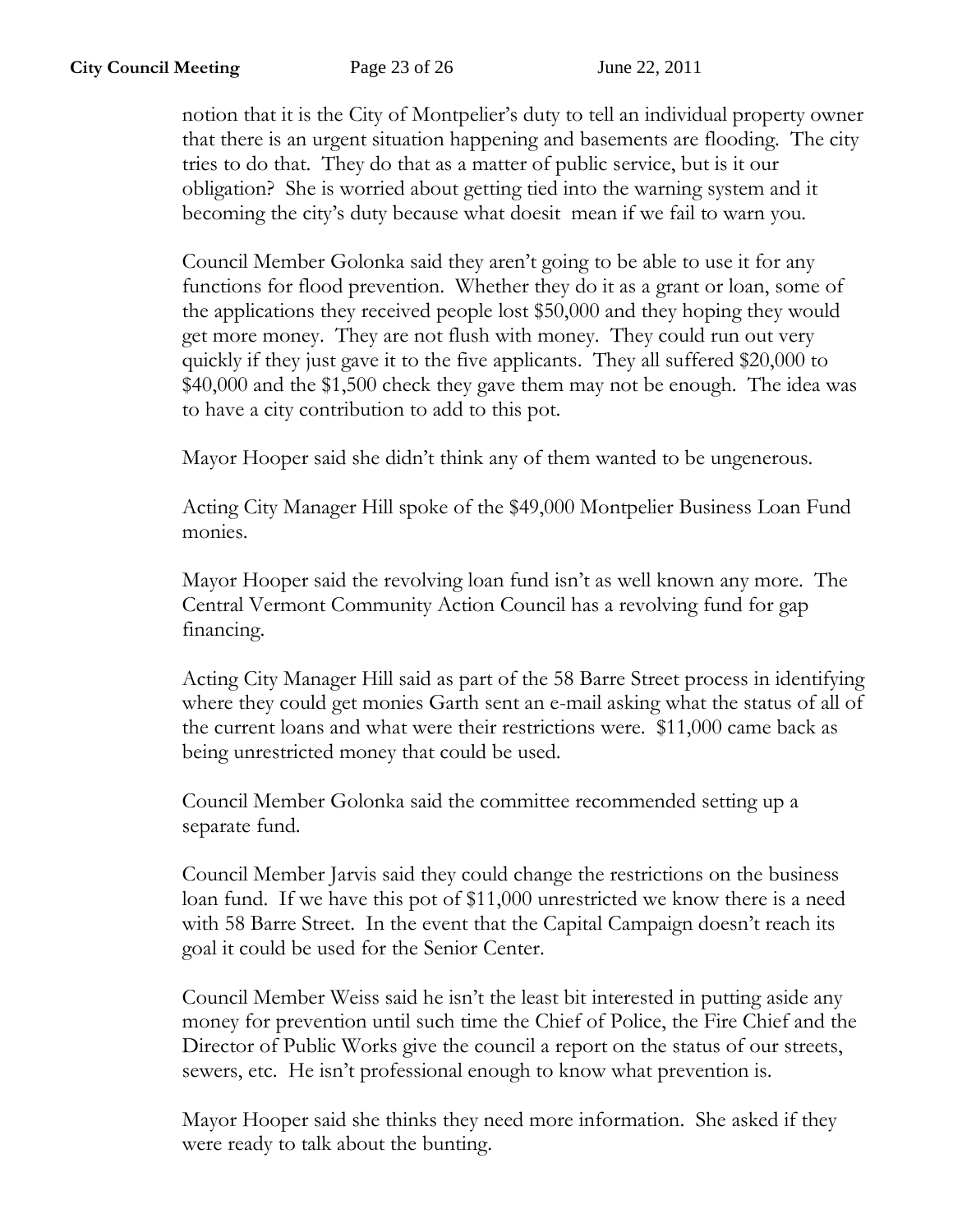Council Member Timpone said Bev Hill found another pot of money for \$1,088 left over from the 200<sup>th</sup> Celebration of Montpelier being the State Capitol. This money can be used to pay for the flood damaged bunting for the  $4<sup>th</sup>$  of July.

Motion was made by Council Member Hooper, seconded by Council Member Jarvis to use the  $$1,088$  for the July 4<sup>th</sup> bunting. The vote was 6-0, motion carried unanimously.

11-169. Council Reports.

Council Member Sherman reported that July 5<sup>th</sup> starts the Montpelier Circulator. GMTA has a card that shows the route, map and times and it will be widely available.

Council Member Weiss said tomorrow afternoon he is meeting with Clancy DeSmet, the Zoning Administrator, and he and Clancy are going to start the pursuit of gathering data regarding a committee assignment looking at reapportionment.

Council Member Weiss said he had a question for the Council Members, Mr. Golonka and he are meeting with the four community tomorrow evening. They are planning a session with the boards and looking at October  $6<sup>th</sup>$ . That is also the day in which the Vermont League of Cities and Towns holds its annual meeting and he wonders if there would be an obvious conflict. The four board meeting would be at 7:00 P.M. His third request is directed to the Manager. In the weekly report on page 6 it notes there is a district heat group that are moving forward on the project. It names a variety of people and closes by saying the Council should designate the Mayor and one other Council Member to the group. The problem is the Energy Advisory Committee once again is being overlooked and he would ask the Manager to do whatever needs to be done to get one member of that committee to serve on the District Heat Committee.

Acting City Manager Hill said that would be the Mayor, Council Member Weiss and they would ask the Energy Committee to designate one of their members to the District Heat Committee.

Council Member Golonka said he met with Sandy Gallup and Todd Law last week on the Water Rate Committee. This has been a stressful issue for Sandy. The water fund continued to increase its debt by over \$100,000 versus the sewer fund decreased the deficit by about \$100,000. Some issues they really need to address and Sandy is planning on bringing them up to the Council on July 13<sup>th</sup> for some recommendations. He is really concerned about the water fund. He is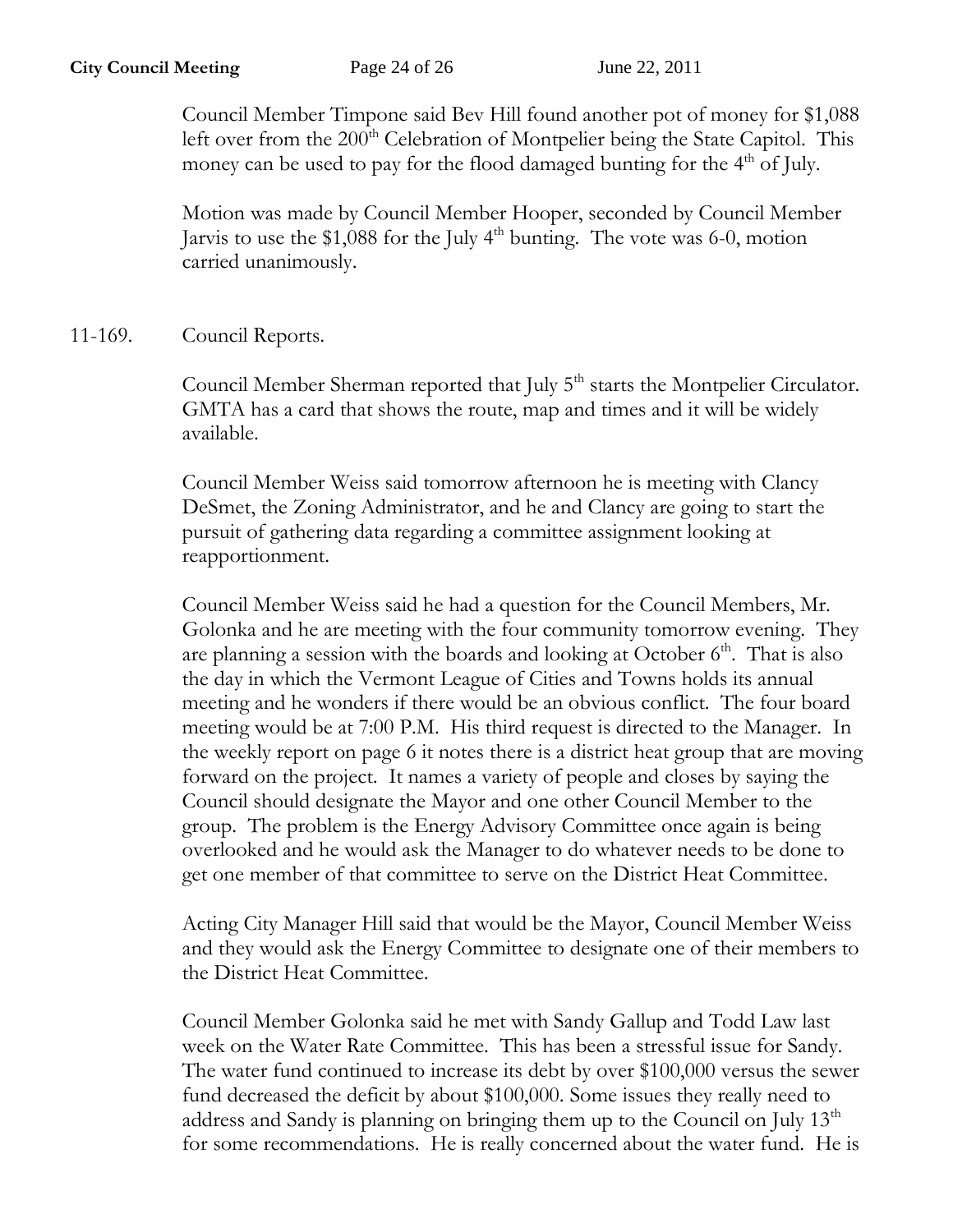concerned about the timelines and feels we need to be a little more aggressive. She wants public input and was thinking more of a six to eight month timeframe.

Council Member Timpone said she had a Housing Task Force update and sent the Council the proposed charge. They are trying to make sure the committee is going in the right direction. John Hollar has agreed to serve on their subcommittee.

11-170. Mayor's Report.

Mayor Hooper reminded Council Members the next time they will see each other is on July 3rd celebration, when they are marching in the parade. They have received e-mails from the Manager about the crosswalk painting. They also received an e-mail about the state's obligation to the paving of Class 1 highways. She sent Todd a note asking him to find out what the schedule was for that because she thinks they need to let the community know when it is going to be happening. She thinks it was news to a number of people that the city in fact is not responsible for paving State Street, Main Street, Northfield Street and Elm Street. Those all belong to the state. The city is obligated to fill the potholes but the paving does not belong to the city.

She would like information about paving on Class 2 & Class 3 streets, or the street work we are required to maintain.

11-171. Report by the City Clerk-Treasurer.

None.

11-172. Status Report by the Interim City Manager.

Acting City Manager Hill thanked the Council for all of their considerations and patience. She has tremendous staff to work with. She received a call from Jeff Dworkin who is concerned there doesn't seem to be enough public interest in what they are doing. He asked her to consider putting in more ads notifying people so they would be aware that the Taser Committee meets every Tuesday night at 6:30 P.M. They want more ads put in the Times Argus and The Bridge.

There is a designation for Washington County for some of the infrastructure but the qualification is it doesn't include the storm that occurred on Memorial Day weekend. They are still waiting to hear about that. It is 75% federal money and